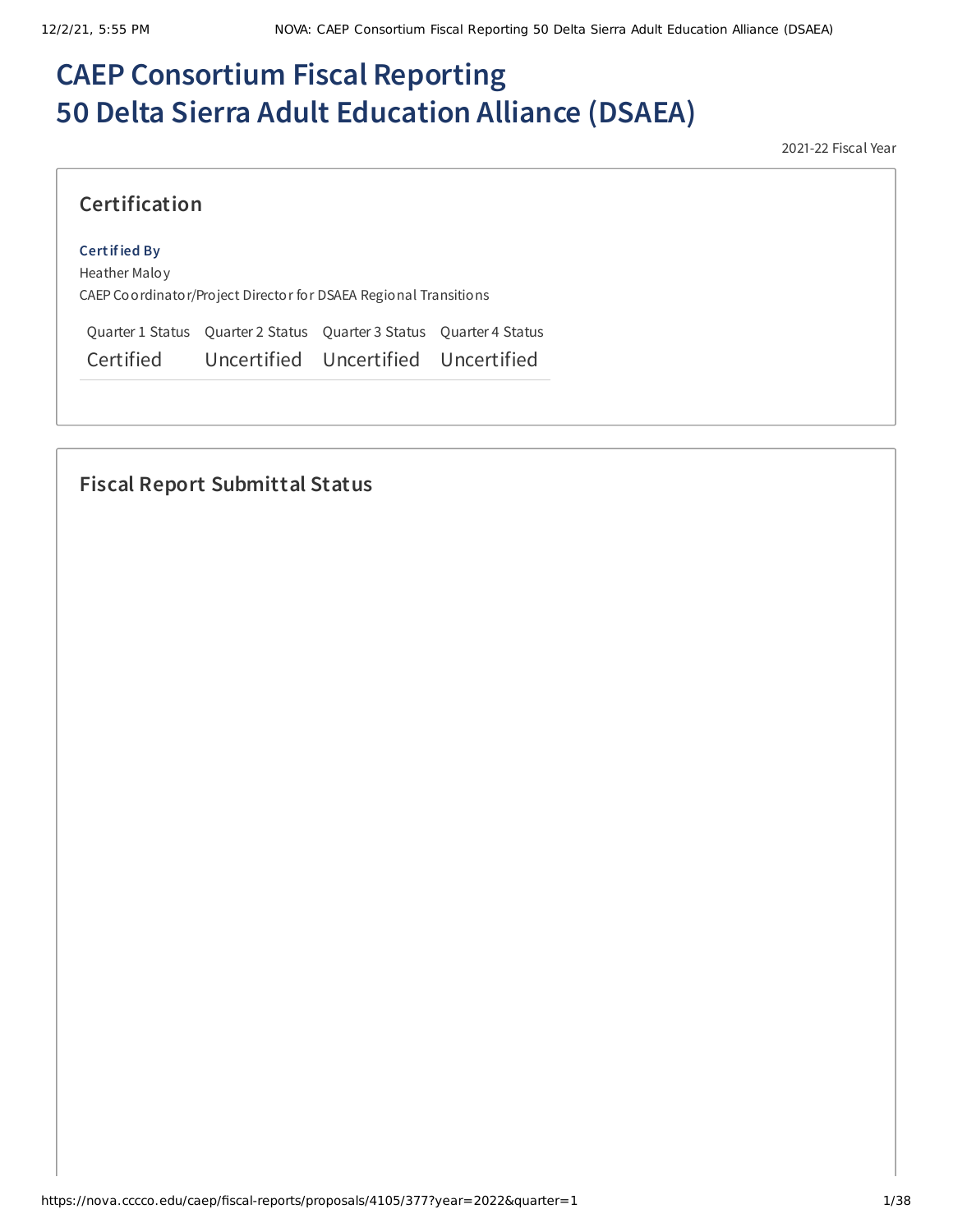| Member<br>Agency                                                              | Quarter 1 | Quarter 2     | Quarter 3     | Quarter 4     |
|-------------------------------------------------------------------------------|-----------|---------------|---------------|---------------|
| Calaveras<br>Co. Office<br>$\underline{\mathsf{of}}$<br>Education             | Submitted | Not Submitted | Not Submitted | Not Submitted |
| Lincoln<br>Unified                                                            | Submitted | Not Submitted | Not Submitted | Not Submitted |
| Lodi<br>Unified                                                               | Submitted | Not Submitted | Not Submitted | Not Submitted |
| Manteca<br>Unified                                                            | Submitted | Not Submitted | Not Submitted | Not Submitted |
| River<br>Delta<br>Joint<br>Unified                                            | Submitted | Not Submitted | Not Submitted | Not Submitted |
| <b>San</b><br>Joaquin<br>Co. Office<br>$\underline{\mathsf{of}}$<br>Education | Submitted | Not Submitted | Not Submitted | Not Submitted |
| <b>San</b><br>Joaquin<br>Delta CCD                                            | Submitted | Not Submitted | Not Submitted | Not Submitted |
| Stockton<br>Unified                                                           | Submitted | Not Submitted | Not Submitted | Not Submitted |
| <b>Tracy</b><br>Joint<br>Unified                                              | Submitted | Not Submitted | Not Submitted | Not Submitted |

# **Calaveras Co.Office of Education**

**Calaveras Co.Office of Education Q1 Report (7/1- 9/30)**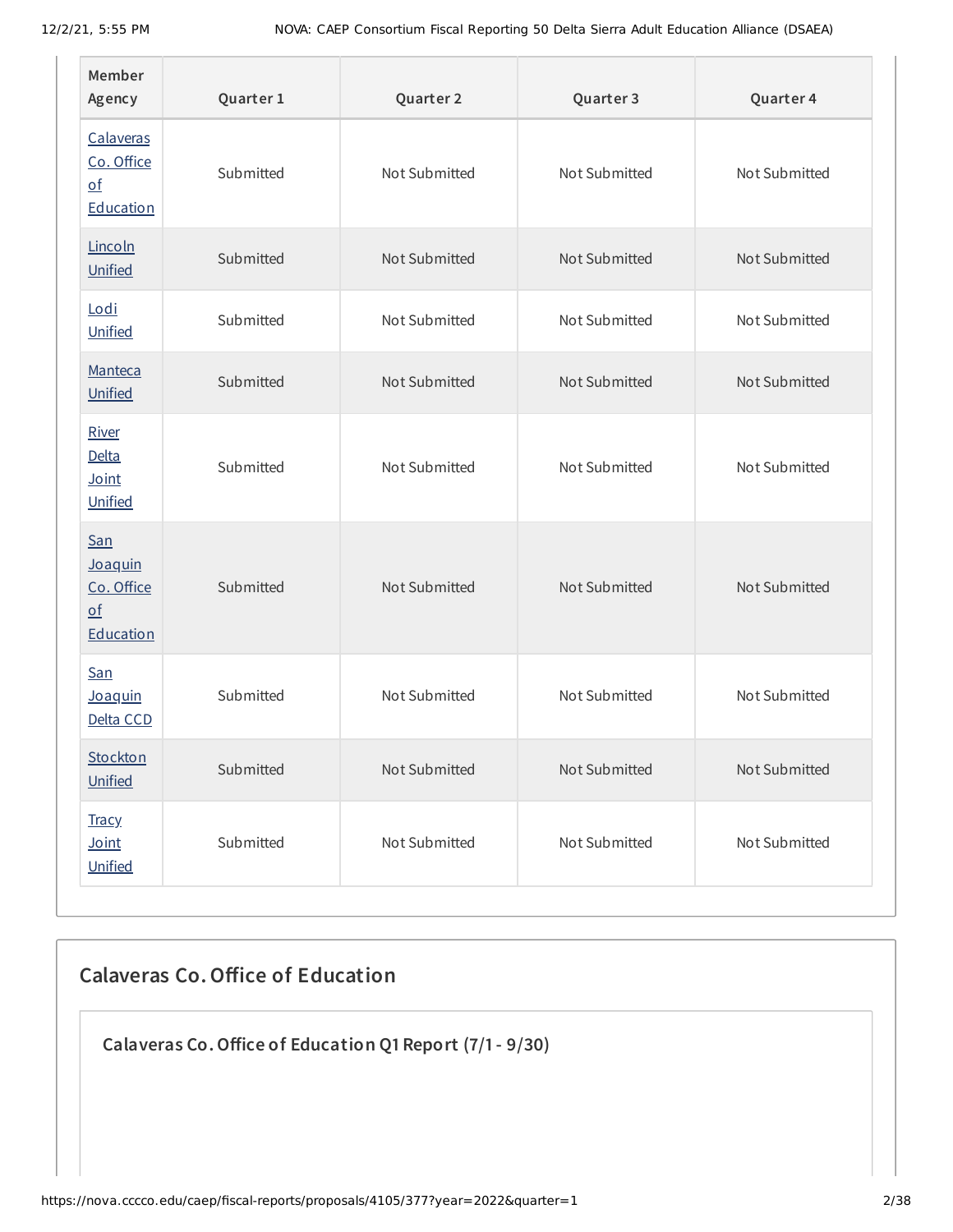|                                                        | Year to<br>Date<br>(YTD) | <b>YTD</b> | $\frac{0}{0}$<br>Expended<br>of YTD | Project       | $\frac{0}{0}$<br><b>Expended</b><br>of Overall | <b>Budget</b> |
|--------------------------------------------------------|--------------------------|------------|-------------------------------------|---------------|------------------------------------------------|---------------|
| <b>Object Code</b>                                     | Expenditure Forecast     |            | Forecast                            | <b>Budget</b> | <b>Budget</b>                                  | Remaining     |
| 1000 - Instructional Salaries                          | \$5,727                  | \$0        | 100%                                | \$30,708      | 18.65%                                         | \$24,981      |
| 2000 - Non-Instructional<br><b>Salaries</b>            | \$0                      | \$0        | 100%                                | \$0           | 100%                                           | \$0           |
| 3000 - Employee Benefits                               | \$1,795                  | \$0        | 100%                                | \$8,770       | 20.47%                                         | \$6,975       |
| 4000 - Supplies and Materials                          | \$9,559                  | \$0        | 100%                                | \$15,840      | 60.35%                                         | \$6,281       |
| 5000 - Other Operating<br><b>Expenses and Services</b> | \$1,313                  | \$0        | 100%                                | \$64,604      | 2.03%                                          | \$63,291      |
| 6000 - Capital Outlay                                  | \$0                      | \$0        | 100%                                | \$0           | 100%                                           | \$0\$         |
| 7000 - Other Outgo                                     | \$0                      | \$0        | 100%                                | \$0           | 100%                                           | \$0           |
| <b>Indirect Costs</b>                                  | \$920                    | \$0        | 100%                                | \$5,996       | 15.34%                                         | \$5,076       |
| Totals                                                 | \$19,314                 | \$0        | 100%                                | \$125,918     | 15.34%                                         | \$106,604     |

#### **Summary of Activities:**

Calaveras County Office of Education has operated a 1:1 independent study high school diploma program, provided transition services, referred students seeking ESL classes to consortia partner programs, and have attended K-12 ELAC meetings to determine community interest in establishing an in-person ESL class. Adult Ed staff has also participated in professional development through CAEP and the county SEL community of practice.

> **Status** Submitted

**Calaveras Co.Office of Education Q2 Report (10/1- 12/31)**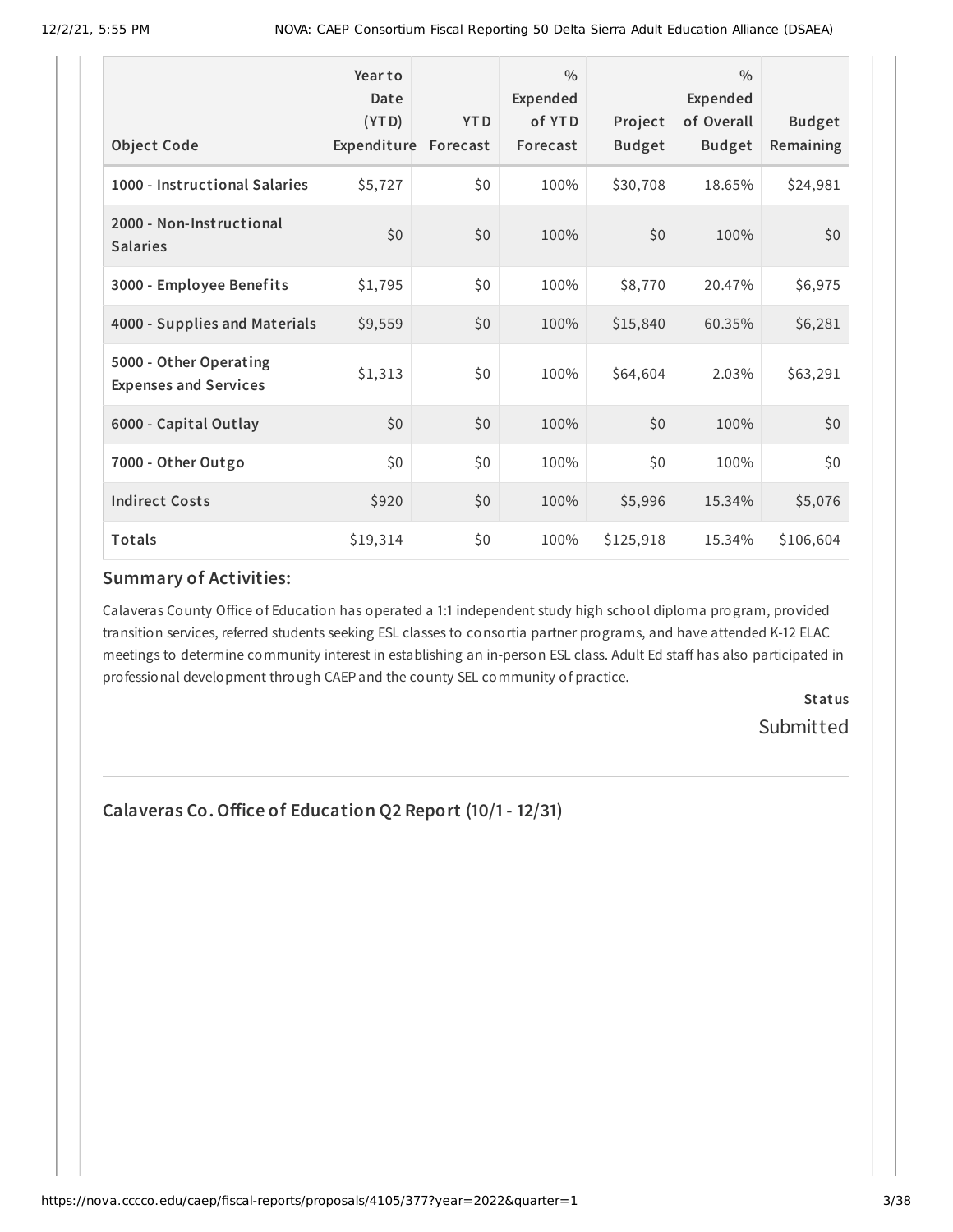| <b>Object Code</b>                                     | Year to<br>Date<br>(YTD)<br>Expenditure | <b>YTD</b><br>Forecast | $\frac{0}{0}$<br>Expended<br>of YTD<br>Forecast | Project<br><b>Budget</b> | $\frac{0}{0}$<br>Expended<br>of Overall<br><b>Budget</b> | <b>Budget</b><br>Remaining |
|--------------------------------------------------------|-----------------------------------------|------------------------|-------------------------------------------------|--------------------------|----------------------------------------------------------|----------------------------|
| 1000 - Instructional Salaries                          | \$5,727                                 | \$0                    | 100%                                            | \$30,708                 | 18.65%                                                   | \$24,981                   |
| 2000 - Non-Instructional<br><b>Salaries</b>            | \$0                                     | \$0                    | 100%                                            | \$0                      | 100%                                                     | \$0                        |
| 3000 - Employee Benefits                               | \$1,795                                 | \$0                    | 100%                                            | \$8,770                  | 20.47%                                                   | \$6,975                    |
| 4000 - Supplies and Materials                          | \$9,559                                 | \$0                    | 100%                                            | \$15,840                 | 60.35%                                                   | \$6,281                    |
| 5000 - Other Operating<br><b>Expenses and Services</b> | \$1,313                                 | \$0                    | 100%                                            | \$64,604                 | 2.03%                                                    | \$63,291                   |
| 6000 - Capital Outlay                                  | \$0                                     | \$0                    | 100%                                            | \$0                      | 100%                                                     | \$0                        |
| 7000 - Other Outgo                                     | \$0                                     | \$0                    | 100%                                            | \$0                      | 100%                                                     | \$0                        |
| <b>Indirect Costs</b>                                  | \$920                                   | \$0                    | 100%                                            | \$5,996                  | 15.34%                                                   | \$5,076                    |
| <b>Totals</b>                                          | \$19,314                                | \$0                    | 100%                                            | \$125,918                | 15.34%                                                   | \$106,604                  |

Unsubmitted

**Calaveras Co.Office of Education Q3 Report (1/1- 3/31)**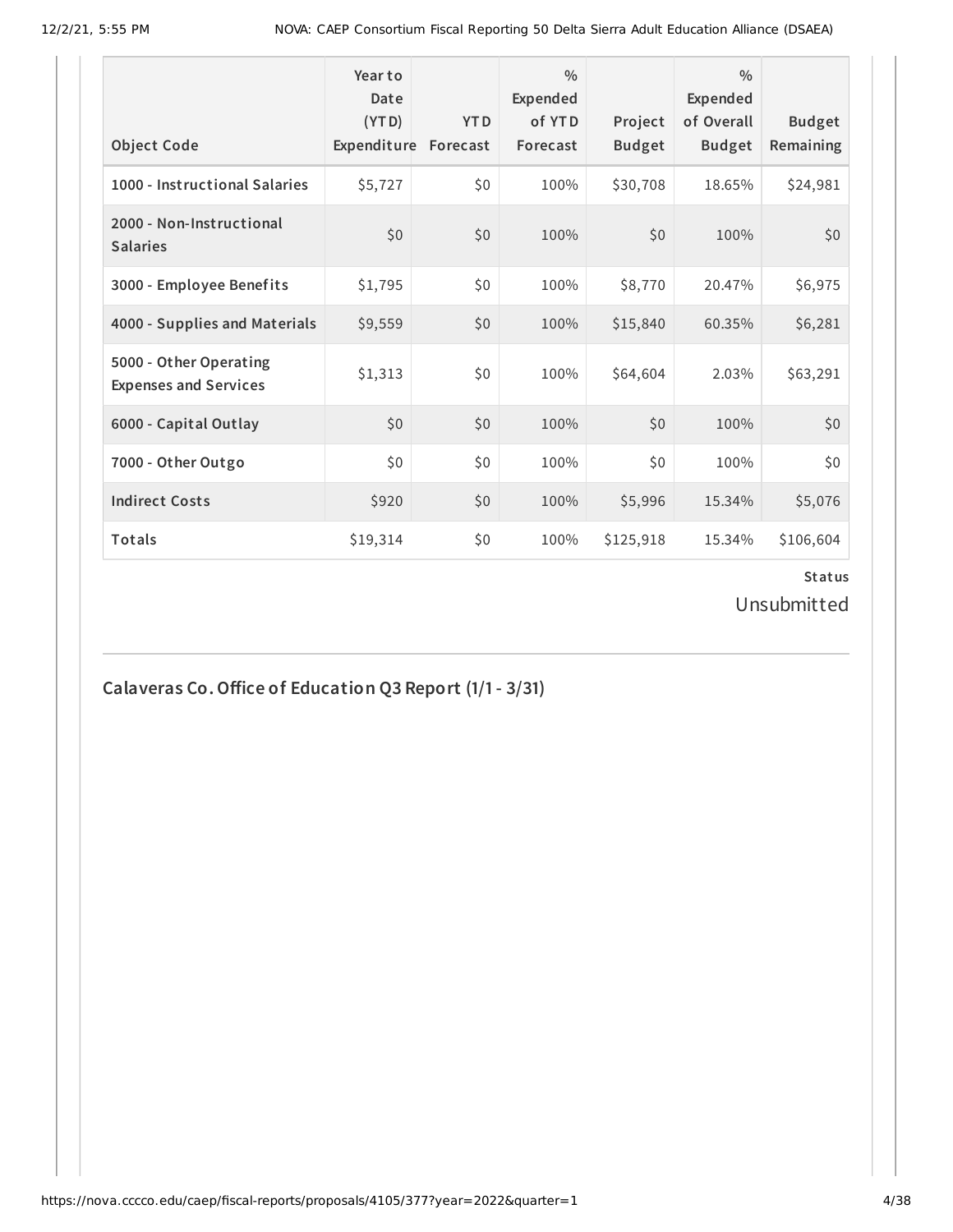| <b>Object Code</b>                                     | Year to<br>Date<br>(YTD)<br>Expenditure | <b>YTD</b><br>Forecast | $\frac{0}{0}$<br>Expended<br>of YTD<br>Forecast | Project<br><b>Budget</b> | $\frac{0}{0}$<br><b>Expended</b><br>of Overall<br><b>Budget</b> | <b>Budget</b><br>Remaining |
|--------------------------------------------------------|-----------------------------------------|------------------------|-------------------------------------------------|--------------------------|-----------------------------------------------------------------|----------------------------|
| 1000 - Instructional Salaries                          | \$5,727                                 | \$0                    | 100%                                            | \$30,708                 | 18.65%                                                          | \$24,981                   |
| 2000 - Non-Instructional<br><b>Salaries</b>            | \$0                                     | \$0                    | 100%                                            | \$0                      | 100%                                                            | \$0                        |
| 3000 - Employee Benefits                               | \$1,795                                 | \$0                    | 100%                                            | \$8,770                  | 20.47%                                                          | \$6,975                    |
| 4000 - Supplies and Materials                          | \$9,559                                 | \$0                    | 100%                                            | \$15,840                 | 60.35%                                                          | \$6,281                    |
| 5000 - Other Operating<br><b>Expenses and Services</b> | \$1,313                                 | \$0                    | 100%                                            | \$64,604                 | 2.03%                                                           | \$63,291                   |
| 6000 - Capital Outlay                                  | \$0                                     | \$0                    | 100%                                            | \$0                      | 100%                                                            | \$0                        |
| 7000 - Other Outgo                                     | \$0                                     | \$0                    | 100%                                            | \$0                      | 100%                                                            | \$0                        |
| <b>Indirect Costs</b>                                  | \$920                                   | \$0                    | 100%                                            | \$5,996                  | 15.34%                                                          | \$5,076                    |
| <b>Totals</b>                                          | \$19,314                                | \$0                    | 100%                                            | \$125,918                | 15.34%                                                          | \$106,604                  |

Unsubmitted

**Calaveras Co.Office of Education Q4 Report (4/1- 6/30)**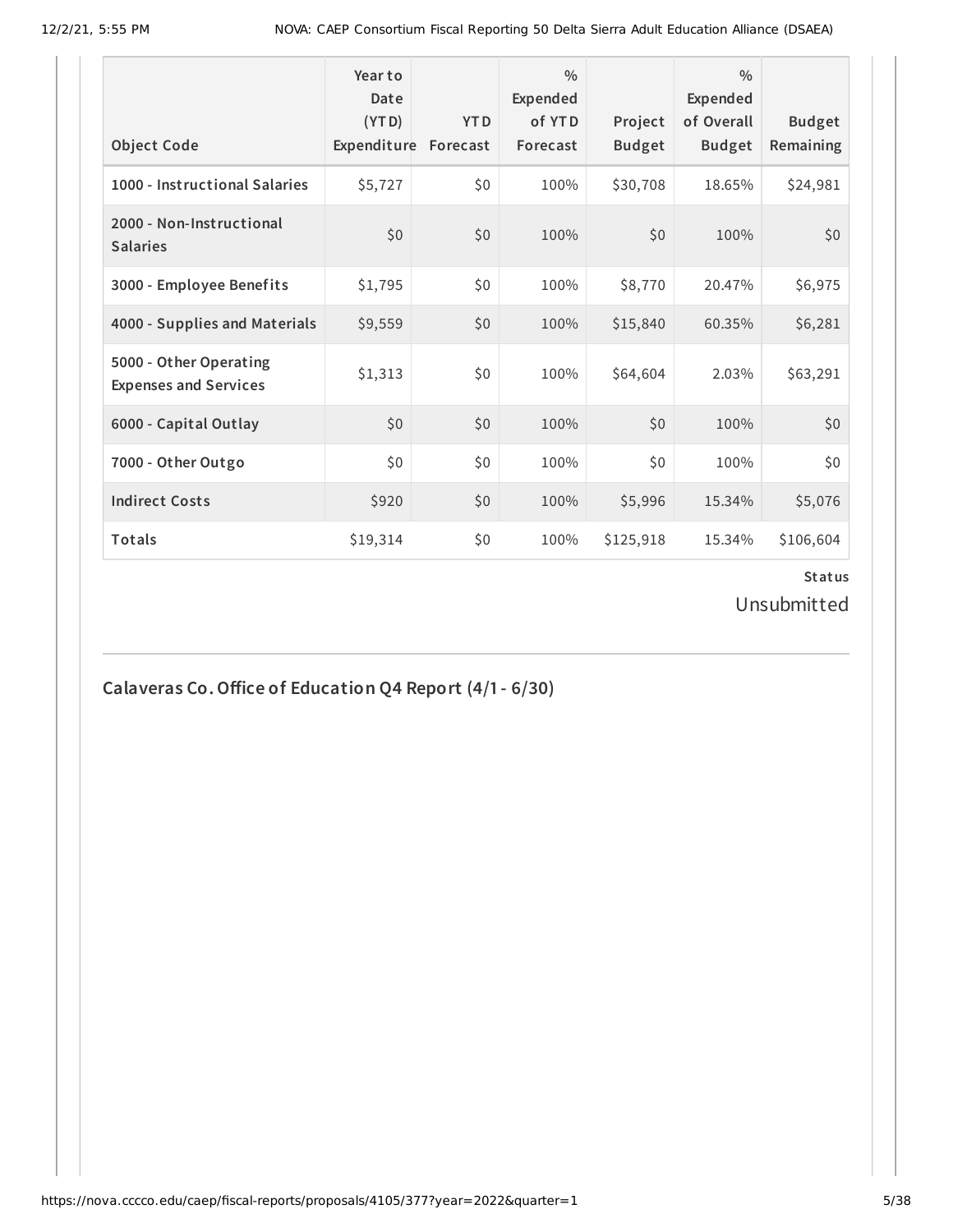| <b>Object Code</b>                                     | Year to<br>Date<br>(YTD)<br>Expenditure Forecast | <b>YTD</b> | $\frac{0}{0}$<br>Expended<br>of YTD<br>Forecast | Project<br><b>Budget</b> | $\frac{0}{0}$<br>Expended<br>of Overall<br><b>Budget</b> | <b>Budget</b><br>Remaining |  |
|--------------------------------------------------------|--------------------------------------------------|------------|-------------------------------------------------|--------------------------|----------------------------------------------------------|----------------------------|--|
| 1000 - Instructional Salaries                          | \$5,727                                          | \$0        | 100%                                            | \$30,708                 | 18.65%                                                   | \$24,981                   |  |
| 2000 - Non-Instructional<br><b>Salaries</b>            | \$0                                              | \$0        | 100%                                            | \$0                      | 100%                                                     | \$0                        |  |
| 3000 - Employee Benefits                               | \$1,795                                          | \$0        | 100%                                            | \$8,770                  | 20.47%                                                   | \$6,975                    |  |
| 4000 - Supplies and Materials                          | \$9,559                                          | \$0        | 100%                                            | \$15,840                 | 60.35%                                                   | \$6,281                    |  |
| 5000 - Other Operating<br><b>Expenses and Services</b> | \$1,313                                          | \$0        | 100%                                            | \$64,604                 | 2.03%                                                    | \$63,291                   |  |
| 6000 - Capital Outlay                                  | \$0                                              | \$0        | 100%                                            | \$0                      | 100%                                                     | \$0                        |  |
| 7000 - Other Outgo                                     | \$0                                              | \$0        | 100%                                            | \$0                      | 100%                                                     | \$0                        |  |
| <b>Indirect Costs</b>                                  | \$920                                            | \$0        | 100%                                            | \$5,996                  | 15.34%                                                   | \$5,076                    |  |
| Totals                                                 | \$19,314                                         | \$0        | 100%                                            | \$125,918                | 15.34%                                                   | \$106,604                  |  |
| <b>Status</b><br>Unsubmitted                           |                                                  |            |                                                 |                          |                                                          |                            |  |

# **Lincoln Unified**

**Lincoln Unified Q1 Report (7/1- 9/30)**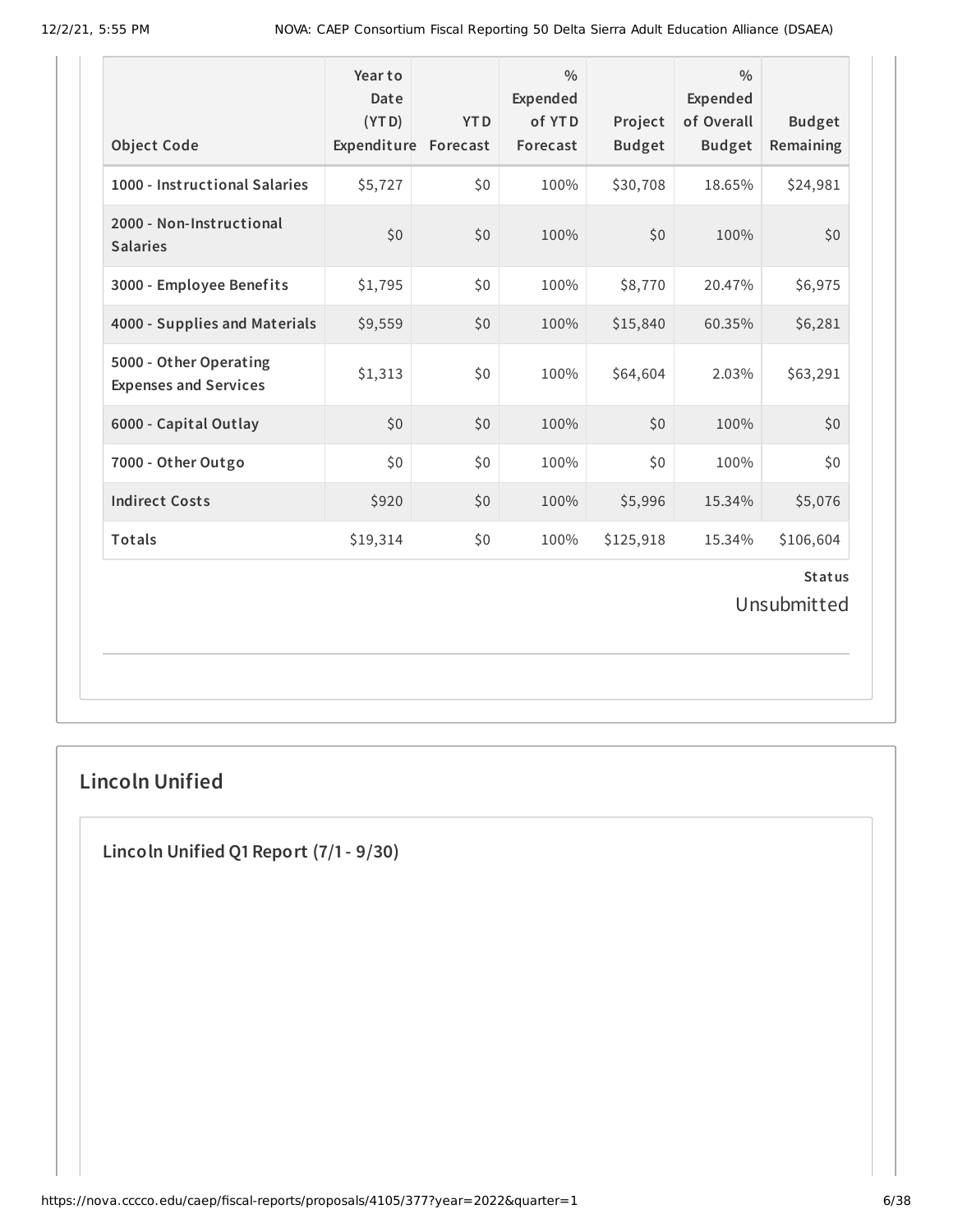|                                                        | Year to<br>Date<br>(YTD) | <b>YTD</b> | $\frac{0}{0}$<br>Expended<br>of YTD | Project       | $\frac{0}{0}$<br><b>Expended</b><br>of Overall | <b>Budget</b> |
|--------------------------------------------------------|--------------------------|------------|-------------------------------------|---------------|------------------------------------------------|---------------|
| <b>Object Code</b>                                     | Expenditure Forecast     |            | Forecast                            | <b>Budget</b> | <b>Budget</b>                                  | Remaining     |
| 1000 - Instructional Salaries                          | \$11,210                 | \$0        | 100%                                | \$35,500      | 31.58%                                         | \$24,290      |
| 2000 - Non-Instructional<br><b>Salaries</b>            | \$0                      | \$0        | 100%                                | \$0           | 100%                                           | \$0           |
| 3000 - Employee Benefits                               | \$3,612                  | \$0        | 100%                                | \$12,000      | 30.1%                                          | \$8,388       |
| 4000 - Supplies and Materials                          | \$93                     | \$0        | 100%                                | \$170         | 54.71%                                         | \$77          |
| 5000 - Other Operating<br><b>Expenses and Services</b> | \$1,973                  | \$0        | 100%                                | \$1,973       | 100%                                           | \$0           |
| 6000 - Capital Outlay                                  | \$0                      | \$0        | 100%                                | \$0           | 100%                                           | \$0           |
| 7000 - Other Outgo                                     | \$0                      | \$0        | 100%                                | \$0           | 100%                                           | \$0           |
| <b>Indirect Costs</b>                                  | \$0                      | \$0        | 100%                                | \$2,475       | $0\%$                                          | \$2,475       |
| Totals                                                 | \$16,888                 | \$0        | 100%                                | \$52,118      | 32.4%                                          | \$35,230      |

#### **Summary of Activities:**

LUSD is operating Adult English as a Second Language courses to our community. We use the Burlington English curriculum.

> **Status** Submitted

**Lincoln Unified Q2 Report (10/1- 12/31)**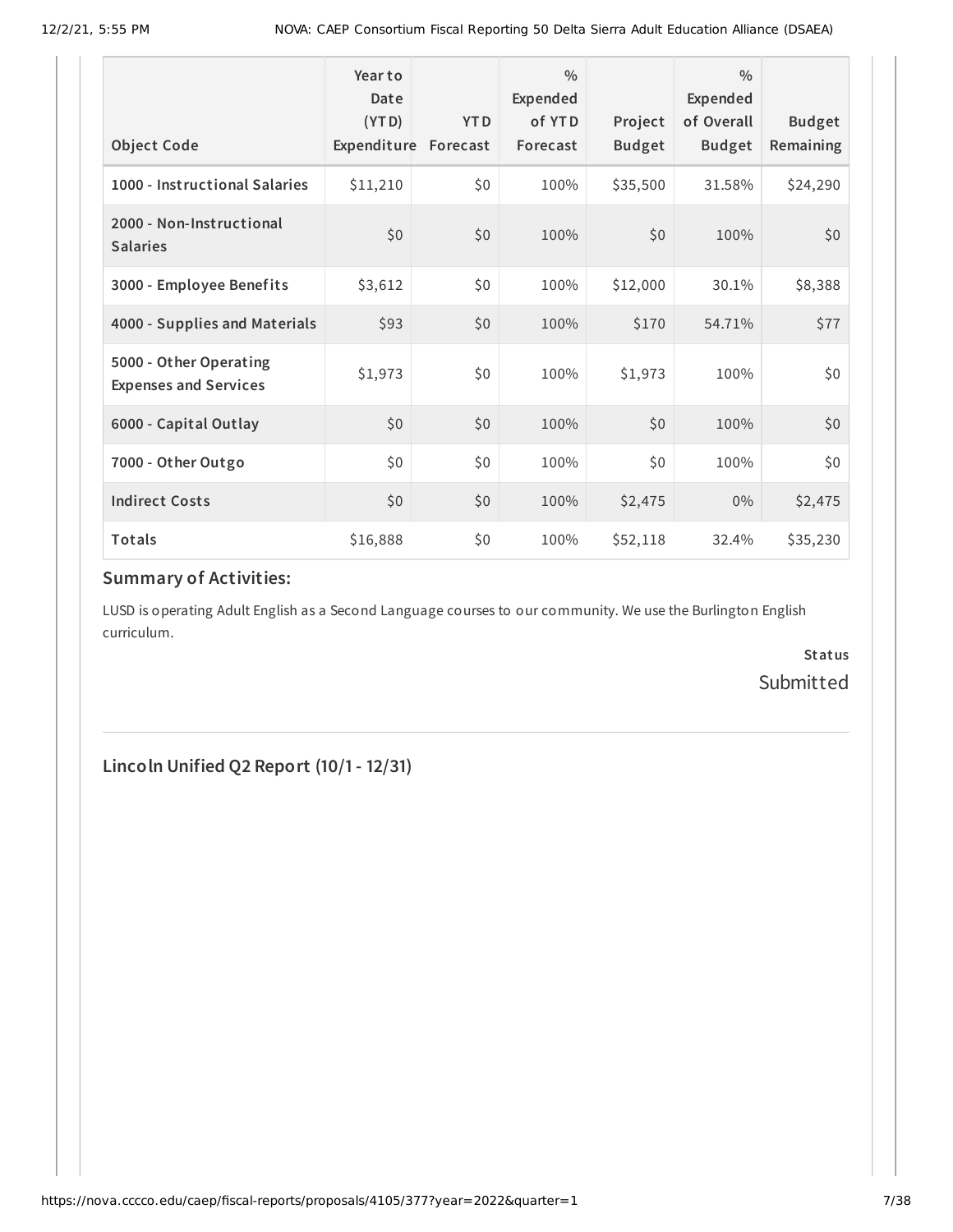| <b>Object Code</b>                                     | Year to<br>Date<br>(YTD)<br>Expenditure | <b>YTD</b><br>Forecast | $\frac{0}{0}$<br>Expended<br>of YTD<br>Forecast | Project<br><b>Budget</b> | $\frac{0}{0}$<br><b>Expended</b><br>of Overall<br><b>Budget</b> | <b>Budget</b><br>Remaining |
|--------------------------------------------------------|-----------------------------------------|------------------------|-------------------------------------------------|--------------------------|-----------------------------------------------------------------|----------------------------|
| 1000 - Instructional Salaries                          | \$11,210                                | \$0                    | 100%                                            | \$35,500                 | 31.58%                                                          | \$24,290                   |
| 2000 - Non-Instructional<br><b>Salaries</b>            | \$0                                     | \$0                    | 100%                                            | \$0                      | 100%                                                            | \$0                        |
| 3000 - Employee Benefits                               | \$3,612                                 | \$0                    | 100%                                            | \$12,000                 | 30.1%                                                           | \$8,388                    |
| 4000 - Supplies and Materials                          | \$93                                    | \$0                    | 100%                                            | \$170                    | 54.71%                                                          | \$77                       |
| 5000 - Other Operating<br><b>Expenses and Services</b> | \$1,973                                 | \$0                    | 100%                                            | \$1,973                  | 100%                                                            | \$0                        |
| 6000 - Capital Outlay                                  | \$0                                     | \$0                    | 100%                                            | \$0                      | 100%                                                            | \$0                        |
| 7000 - Other Outgo                                     | \$0\$                                   | \$0                    | 100%                                            | \$0                      | 100%                                                            | \$0                        |
| <b>Indirect Costs</b>                                  | \$0                                     | \$0                    | 100%                                            | \$2,475                  | 0%                                                              | \$2,475                    |
| <b>Totals</b>                                          | \$16,888                                | \$0                    | 100%                                            | \$52,118                 | 32.4%                                                           | \$35,230                   |

Unsubmitted

**Lincoln Unified Q3 Report (1/1- 3/31)**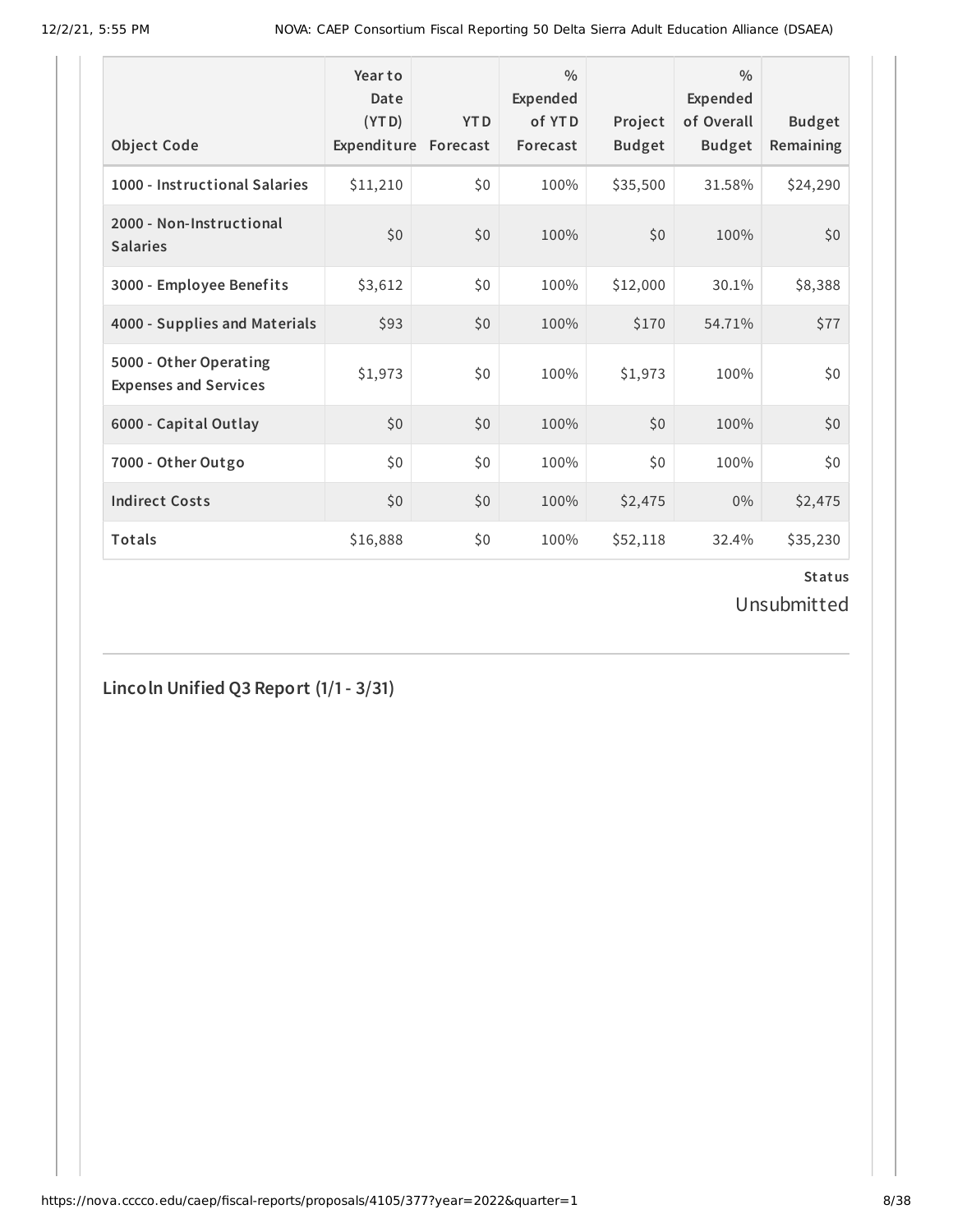| <b>Object Code</b>                                     | Year to<br>Date<br>(YTD)<br>Expenditure | <b>YTD</b><br>Forecast | $\frac{0}{0}$<br>Expended<br>of YTD<br>Forecast | Project<br><b>Budget</b> | $\frac{0}{0}$<br><b>Expended</b><br>of Overall<br><b>Budget</b> | <b>Budget</b><br>Remaining |
|--------------------------------------------------------|-----------------------------------------|------------------------|-------------------------------------------------|--------------------------|-----------------------------------------------------------------|----------------------------|
| 1000 - Instructional Salaries                          | \$11,210                                | \$0                    | 100%                                            | \$35,500                 | 31.58%                                                          | \$24,290                   |
| 2000 - Non-Instructional<br><b>Salaries</b>            | \$0                                     | \$0                    | 100%                                            | \$0                      | 100%                                                            | \$0                        |
| 3000 - Employee Benefits                               | \$3,612                                 | \$0                    | 100%                                            | \$12,000                 | 30.1%                                                           | \$8,388                    |
| 4000 - Supplies and Materials                          | \$93                                    | \$0                    | 100%                                            | \$170                    | 54.71%                                                          | \$77                       |
| 5000 - Other Operating<br><b>Expenses and Services</b> | \$1,973                                 | \$0                    | 100%                                            | \$1,973                  | 100%                                                            | \$0                        |
| 6000 - Capital Outlay                                  | \$0                                     | \$0                    | 100%                                            | \$0                      | 100%                                                            | \$0                        |
| 7000 - Other Outgo                                     | \$0                                     | \$0                    | 100%                                            | \$0                      | 100%                                                            | \$0                        |
| <b>Indirect Costs</b>                                  | \$0                                     | \$0                    | 100%                                            | \$2,475                  | $0\%$                                                           | \$2,475                    |
| <b>Totals</b>                                          | \$16,888                                | \$0                    | 100%                                            | \$52,118                 | 32.4%                                                           | \$35,230                   |

Unsubmitted

**Lincoln Unified Q4 Report (4/1- 6/30)**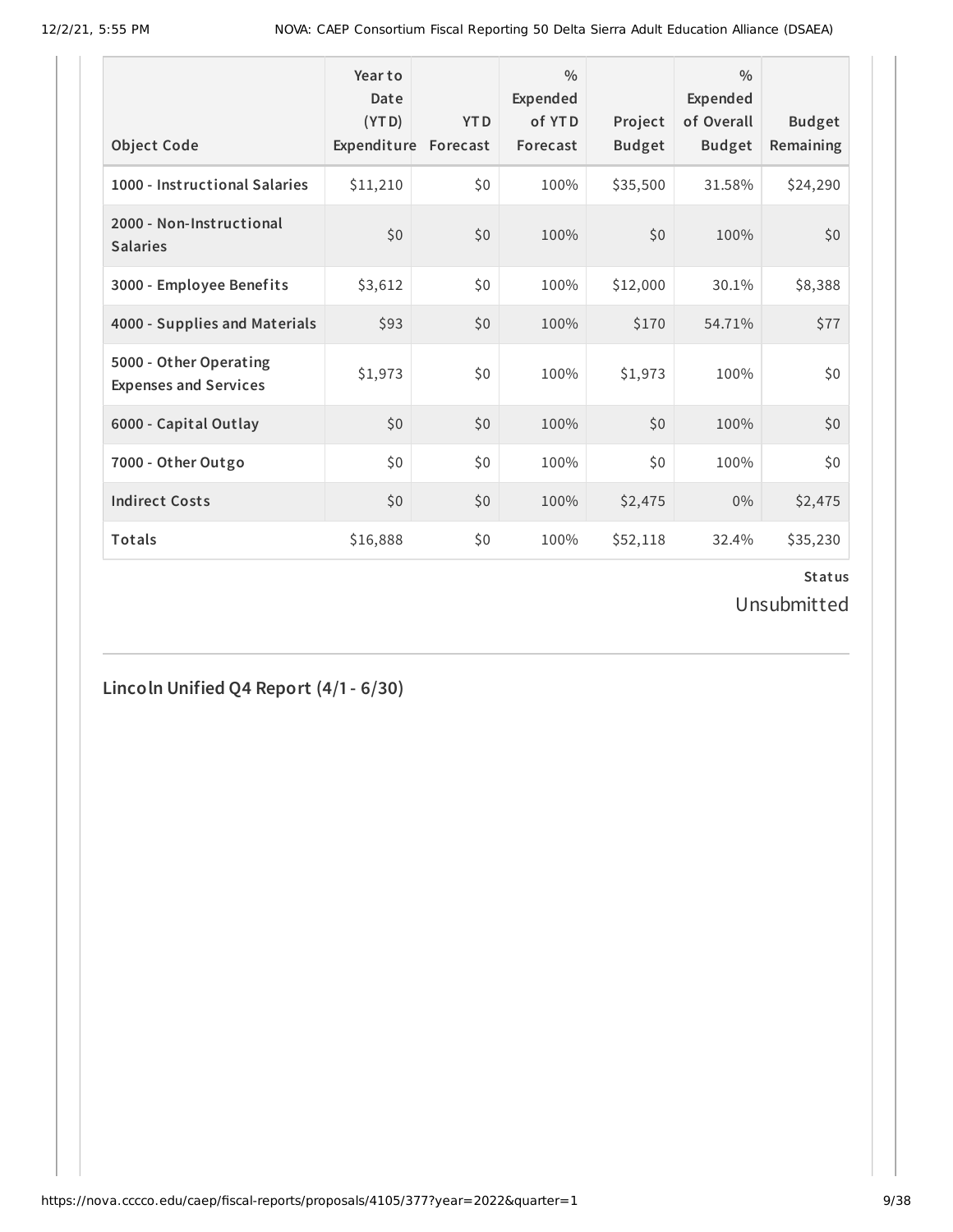| <b>Object Code</b>                                     | Year to<br>Date<br>(YTD)<br>Expenditure Forecast | <b>YTD</b> | $\frac{0}{0}$<br><b>Expended</b><br>of YTD<br>Forecast | Project<br><b>Budget</b> | $\frac{0}{0}$<br><b>Expended</b><br>of Overall<br><b>Budget</b> | <b>Budget</b><br>Remaining |
|--------------------------------------------------------|--------------------------------------------------|------------|--------------------------------------------------------|--------------------------|-----------------------------------------------------------------|----------------------------|
| 1000 - Instructional Salaries                          | \$11,210                                         | \$0        | 100%                                                   | \$35,500                 | 31.58%                                                          | \$24,290                   |
| 2000 - Non-Instructional<br><b>Salaries</b>            | \$0                                              | \$0        | 100%                                                   | \$0                      | 100%                                                            | \$0                        |
| 3000 - Employee Benefits                               | \$3,612                                          | \$0        | 100%                                                   | \$12,000                 | 30.1%                                                           | \$8,388                    |
| 4000 - Supplies and Materials                          | \$93                                             | \$0        | 100%                                                   | \$170                    | 54.71%                                                          | \$77                       |
| 5000 - Other Operating<br><b>Expenses and Services</b> | \$1,973                                          | \$0        | 100%                                                   | \$1,973                  | 100%                                                            | \$0                        |
| 6000 - Capital Outlay                                  | \$0                                              | \$0        | 100%                                                   | \$0                      | 100%                                                            | \$0                        |
| 7000 - Other Outgo                                     | \$0                                              | \$0        | 100%                                                   | \$0                      | 100%                                                            | \$0                        |
| <b>Indirect Costs</b>                                  | \$0                                              | \$0        | 100%                                                   | \$2,475                  | $0\%$                                                           | \$2,475                    |
| Totals                                                 | \$16,888                                         | \$0        | 100%                                                   | \$52,118                 | 32.4%                                                           | \$35,230                   |
| <b>Status</b><br>Unsubmitted                           |                                                  |            |                                                        |                          |                                                                 |                            |

# **Lodi Unified**

**Lodi Unified Q1 Report (7/1- 9/30)**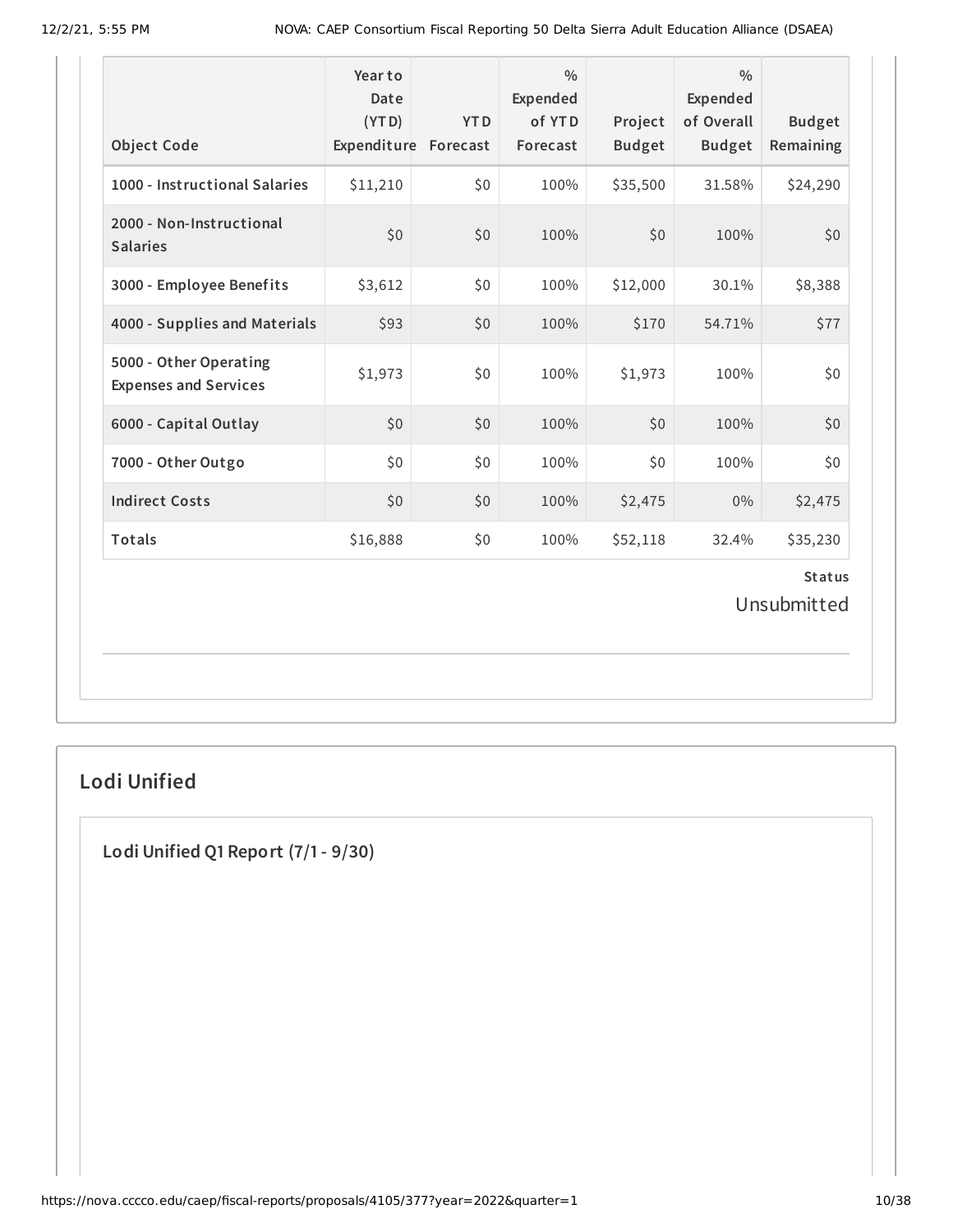| <b>Object Code</b>                                     | Year to<br>Date<br>(YTD)<br>Expenditure | <b>YTD</b><br>Forecast | $\frac{0}{0}$<br>Expended<br>of YTD<br>Forecast | Project<br><b>Budget</b> | $\frac{0}{0}$<br>Expended<br>of Overall<br><b>Budget</b> | <b>Budget</b><br>Remaining |
|--------------------------------------------------------|-----------------------------------------|------------------------|-------------------------------------------------|--------------------------|----------------------------------------------------------|----------------------------|
| 1000 - Instructional Salaries                          | \$118,177                               | \$0                    | 100%                                            | \$816,000                | 14.48%                                                   | \$697,823                  |
| 2000 - Non-Instructional<br><b>Salaries</b>            | \$96,981                                | \$0                    | 100%                                            | \$380,038                | 25.52%                                                   | \$283,057                  |
| 3000 - Employee Benefits                               | \$76,976                                | \$0                    | 100%                                            | \$398,096                | 19.34%                                                   | \$321,120                  |
| 4000 - Supplies and Materials                          | \$0                                     | \$0                    | 100%                                            | \$80,849                 | $0\%$                                                    | \$80,849                   |
| 5000 - Other Operating<br><b>Expenses and Services</b> | \$31,167                                | \$0                    | 100%                                            | \$135,125                | 23.07%                                                   | \$103,958                  |
| 6000 - Capital Outlay                                  | \$0                                     | \$0                    | 100%                                            | \$190,785                | $0\%$                                                    | \$190,785                  |
| 7000 - Other Outgo                                     | \$0\$                                   | \$0                    | 100%                                            | \$0                      | 100%                                                     | \$0                        |
| <b>Indirect Costs</b>                                  | \$16,165                                | \$0                    | 100%                                            | \$90,505                 | 17.86%                                                   | \$74,340                   |
| <b>Totals</b>                                          | \$339,466                               | \$0                    | 100%                                            | \$2,091,398              | 16.23%                                                   | \$1,751,932                |

Submitted

**Lodi Unified Q2 Report (10/1- 12/31)**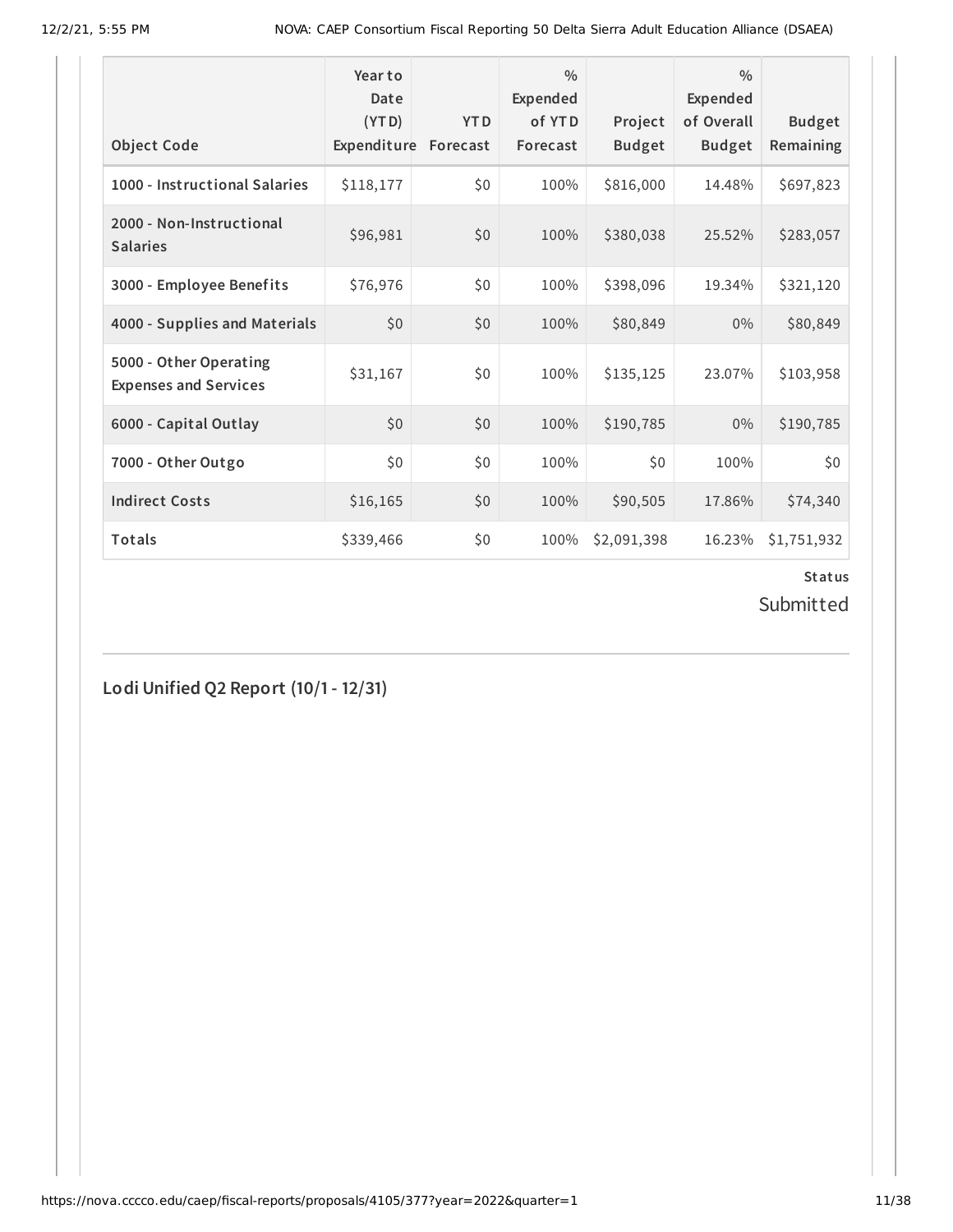| <b>Object Code</b>                                     | Year to<br>Date<br>(YTD)<br>Expenditure | <b>YTD</b><br>Forecast | $\frac{0}{0}$<br>Expended<br>of YTD<br>Forecast | Project<br><b>Budget</b> | $\frac{0}{0}$<br>Expended<br>of Overall<br><b>Budget</b> | <b>Budget</b><br>Remaining |
|--------------------------------------------------------|-----------------------------------------|------------------------|-------------------------------------------------|--------------------------|----------------------------------------------------------|----------------------------|
| 1000 - Instructional Salaries                          | \$118,177                               | \$0                    | 100%                                            | \$816,000                | 14.48%                                                   | \$697,823                  |
| 2000 - Non-Instructional<br><b>Salaries</b>            | \$96,981                                | \$0                    | 100%                                            | \$380,038                | 25.52%                                                   | \$283,057                  |
| 3000 - Employee Benefits                               | \$76,976                                | \$0                    | 100%                                            | \$398,096                | 19.34%                                                   | \$321,120                  |
| 4000 - Supplies and Materials                          | \$0                                     | \$0                    | 100%                                            | \$80,849                 | $0\%$                                                    | \$80,849                   |
| 5000 - Other Operating<br><b>Expenses and Services</b> | \$31,167                                | \$0                    | 100%                                            | \$135,125                | 23.07%                                                   | \$103,958                  |
| 6000 - Capital Outlay                                  | \$0                                     | \$0                    | 100%                                            | \$190,785                | $0\%$                                                    | \$190,785                  |
| 7000 - Other Outgo                                     | \$0                                     | \$0                    | 100%                                            | \$0                      | 100%                                                     | \$0                        |
| <b>Indirect Costs</b>                                  | \$16,165                                | \$0                    | 100%                                            | \$90,505                 | 17.86%                                                   | \$74,340                   |
| <b>Totals</b>                                          | \$339,466                               | \$0                    | 100%                                            | \$2,091,398              | 16.23%                                                   | \$1,751,932                |

Unsubmitted

**Lodi Unified Q3 Report (1/1- 3/31)**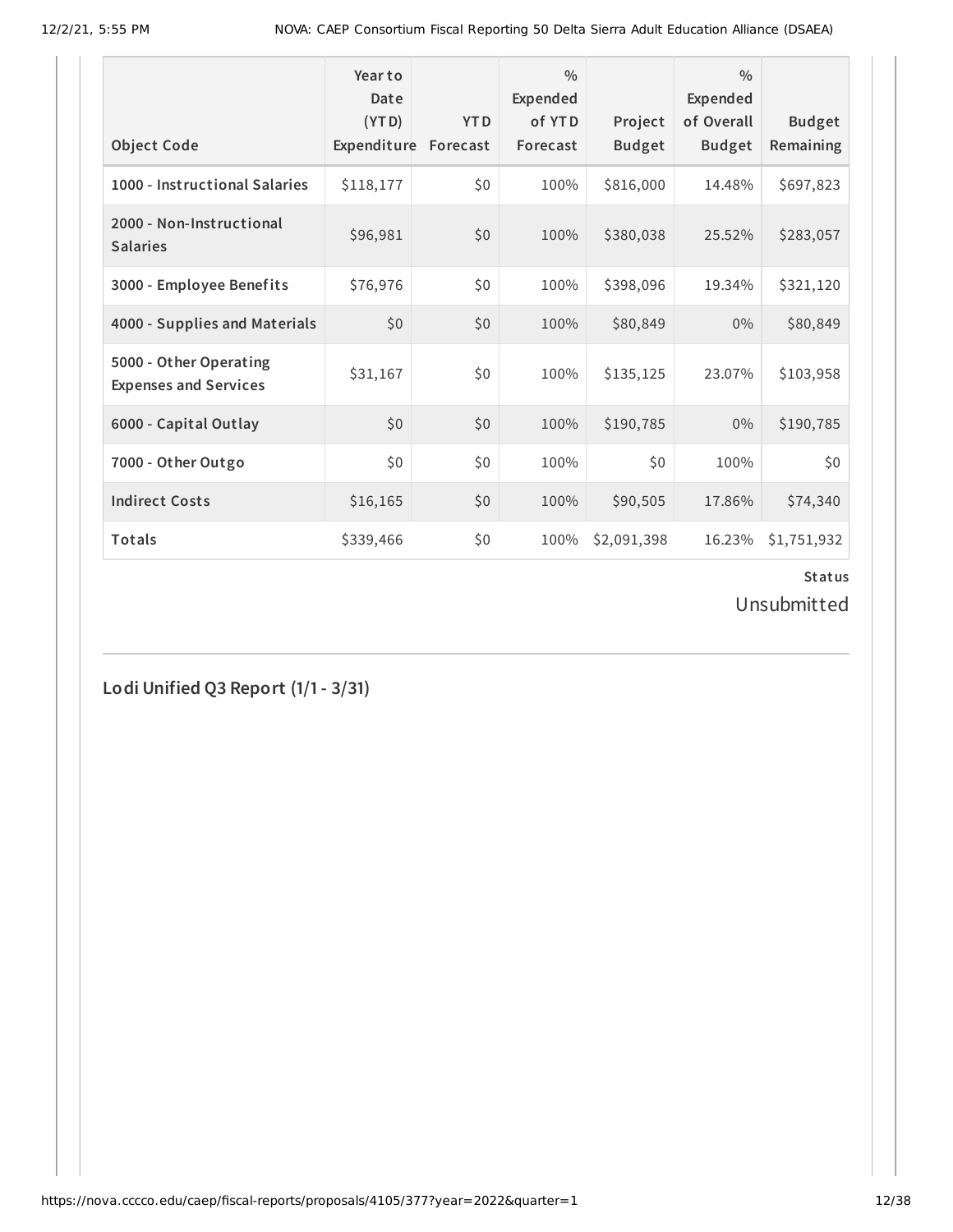| <b>Object Code</b>                                     | Year to<br>Date<br>(YTD)<br>Expenditure | <b>YTD</b><br>Forecast | $\frac{0}{0}$<br>Expended<br>of YTD<br>Forecast | Project<br><b>Budget</b> | $\frac{0}{0}$<br><b>Expended</b><br>of Overall<br><b>Budget</b> | <b>Budget</b><br>Remaining |
|--------------------------------------------------------|-----------------------------------------|------------------------|-------------------------------------------------|--------------------------|-----------------------------------------------------------------|----------------------------|
| 1000 - Instructional Salaries                          | \$118,177                               | \$0                    | 100%                                            | \$816,000                | 14.48%                                                          | \$697,823                  |
| 2000 - Non-Instructional<br><b>Salaries</b>            | \$96,981                                | \$0                    | 100%                                            | \$380,038                | 25.52%                                                          | \$283,057                  |
| 3000 - Employee Benefits                               | \$76,976                                | \$0                    | 100%                                            | \$398,096                | 19.34%                                                          | \$321,120                  |
| 4000 - Supplies and Materials                          | \$0                                     | \$0                    | 100%                                            | \$80,849                 | $0\%$                                                           | \$80,849                   |
| 5000 - Other Operating<br><b>Expenses and Services</b> | \$31,167                                | \$0                    | 100%                                            | \$135,125                | 23.07%                                                          | \$103,958                  |
| 6000 - Capital Outlay                                  | \$0                                     | \$0                    | 100%                                            | \$190,785                | $0\%$                                                           | \$190,785                  |
| 7000 - Other Outgo                                     | \$0\$                                   | \$0                    | 100%                                            | \$0                      | 100%                                                            | \$0                        |
| <b>Indirect Costs</b>                                  | \$16,165                                | \$0                    | 100%                                            | \$90,505                 | 17.86%                                                          | \$74,340                   |
| <b>Totals</b>                                          | \$339,466                               | \$0                    | 100%                                            | \$2,091,398              | 16.23%                                                          | \$1,751,932                |

Unsubmitted

**Lodi Unified Q4 Report (4/1- 6/30)**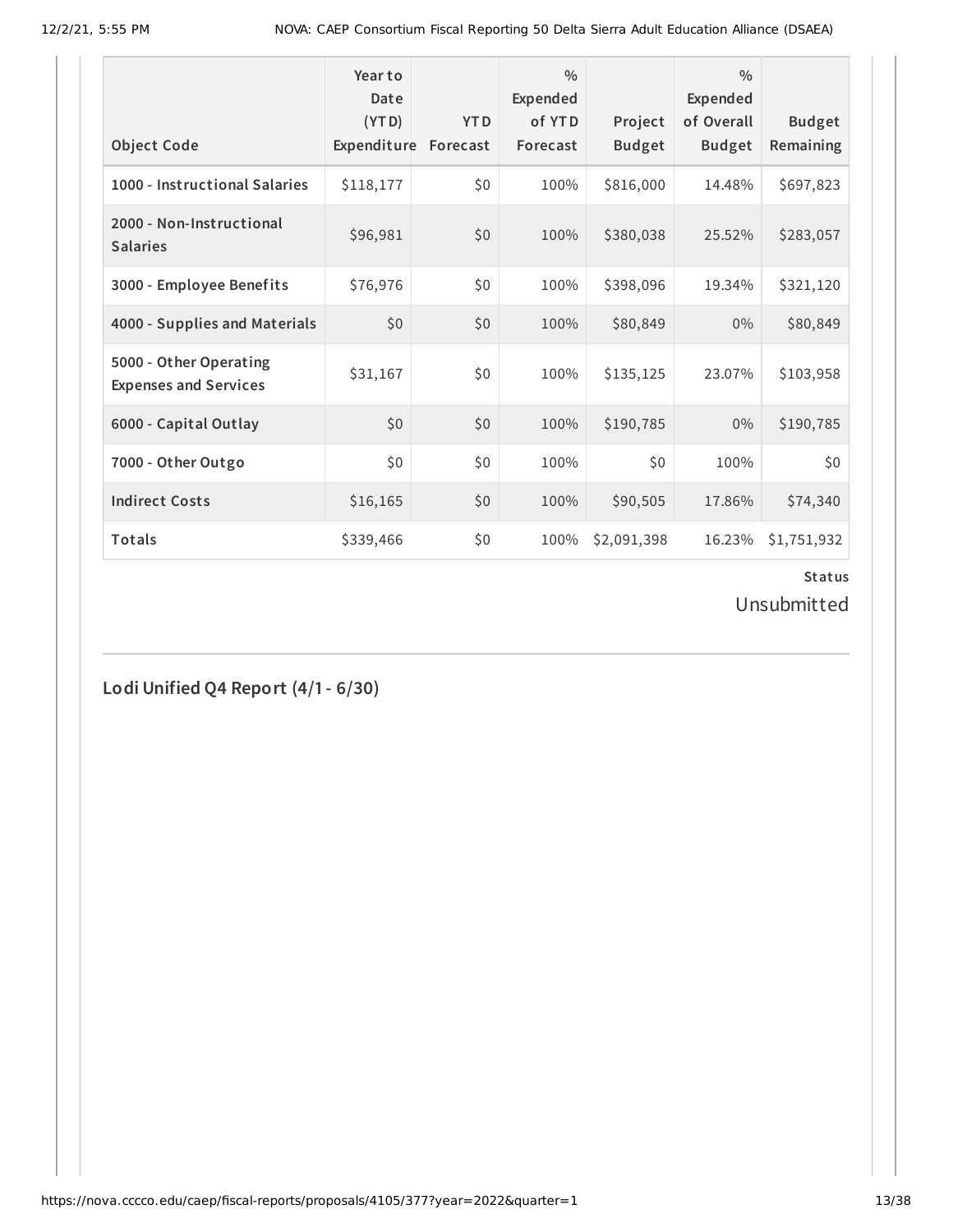| <b>Object Code</b>                                     | Year to<br>Date<br>(YTD)<br>Expenditure | <b>YTD</b><br>Forecast | $\frac{0}{0}$<br>Expended<br>of YTD<br>Forecast | Project<br><b>Budget</b> | $\frac{0}{0}$<br>Expended<br>of Overall<br><b>Budget</b> | <b>Budget</b><br>Remaining |
|--------------------------------------------------------|-----------------------------------------|------------------------|-------------------------------------------------|--------------------------|----------------------------------------------------------|----------------------------|
| 1000 - Instructional Salaries                          | \$118,177                               | \$0                    | 100%                                            | \$816,000                | 14.48%                                                   | \$697,823                  |
| 2000 - Non-Instructional<br><b>Salaries</b>            | \$96,981                                | \$0                    | 100%                                            | \$380,038                | 25.52%                                                   | \$283,057                  |
| 3000 - Employee Benefits                               | \$76,976                                | \$0                    | 100%                                            | \$398,096                | 19.34%                                                   | \$321,120                  |
| 4000 - Supplies and Materials                          | \$0                                     | \$0                    | 100%                                            | \$80,849                 | $0\%$                                                    | \$80,849                   |
| 5000 - Other Operating<br><b>Expenses and Services</b> | \$31,167                                | \$0                    | 100%                                            | \$135,125                | 23.07%                                                   | \$103,958                  |
| 6000 - Capital Outlay                                  | \$0                                     | \$0                    | 100%                                            | \$190,785                | $0\%$                                                    | \$190,785                  |
| 7000 - Other Outgo                                     | \$0                                     | \$0                    | 100%                                            | \$0                      | 100%                                                     | \$0\$                      |
| <b>Indirect Costs</b>                                  | \$16,165                                | \$0                    | 100%                                            | \$90,505                 | 17.86%                                                   | \$74,340                   |
| Totals                                                 | \$339,466                               | \$0                    | 100%                                            | \$2,091,398              | 16.23%                                                   | \$1,751,932                |
|                                                        |                                         |                        |                                                 |                          |                                                          | <b>Status</b>              |

Unsubmitted

# **Manteca Unified**

**Manteca Unified Q1 Report (7/1- 9/30)**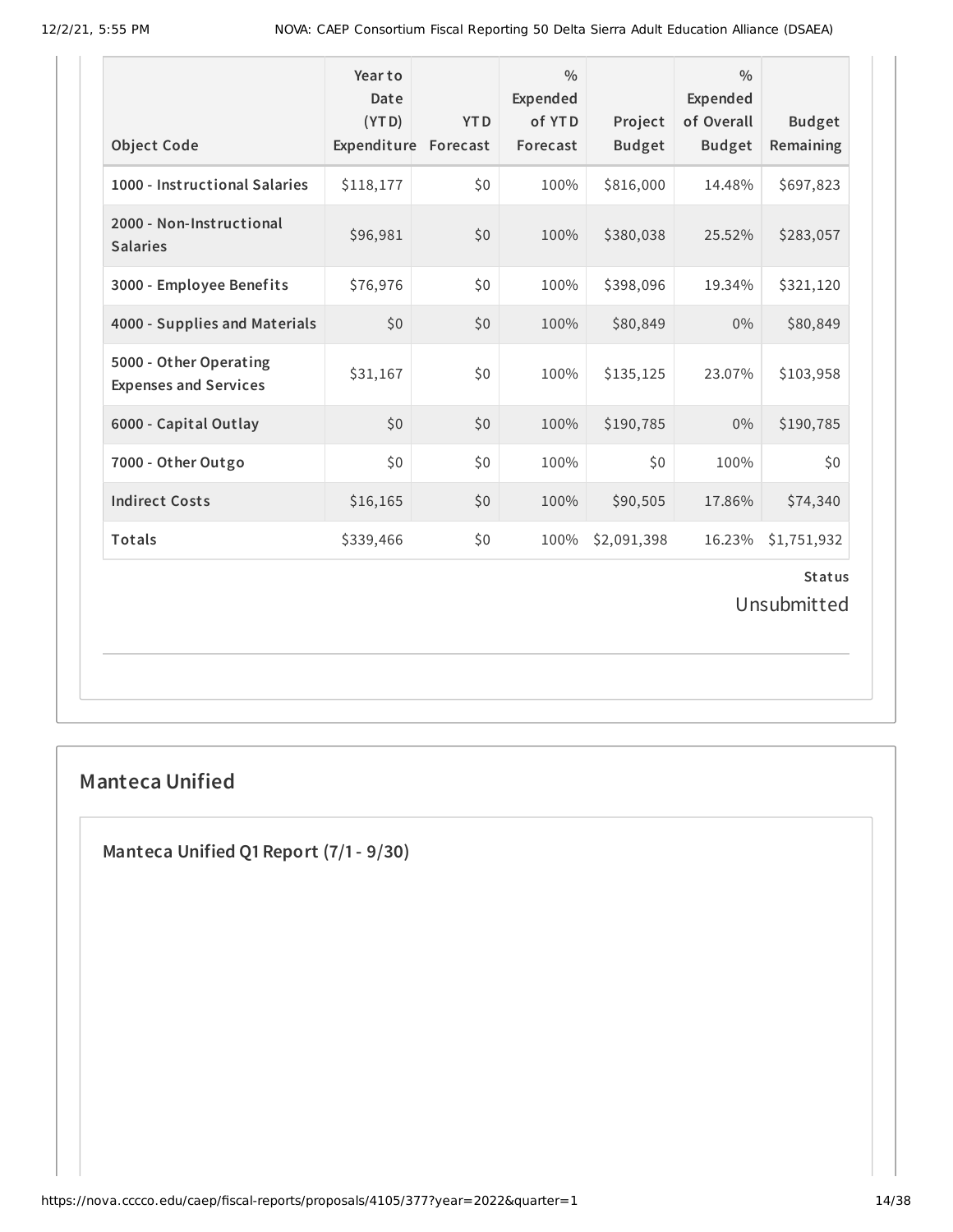| <b>Object Code</b>                                     | Year to<br>Date<br>(YTD)<br>Expenditure | <b>YTD</b><br>Forecast | $\frac{0}{0}$<br>Expended<br>of YTD<br>Forecast | Project<br><b>Budget</b> | 0/0<br><b>Expended</b><br>of Overall<br><b>Budget</b> | <b>Budget</b><br>Remaining |
|--------------------------------------------------------|-----------------------------------------|------------------------|-------------------------------------------------|--------------------------|-------------------------------------------------------|----------------------------|
| 1000 - Instructional Salaries                          | \$109,125                               | \$0                    | 100%                                            | \$791,238                | 13.79%                                                | \$682,113                  |
| 2000 - Non-Instructional<br><b>Salaries</b>            | \$87,037                                | \$0                    | 100%                                            | \$406,004                | 21.44%                                                | \$318,967                  |
| 3000 - Employee Benefits                               | \$52,193                                | \$0                    | 100%                                            | \$392,371                | 13.3%                                                 | \$340,178                  |
| 4000 - Supplies and Materials                          | \$63,171                                | \$0                    | 100%                                            | \$562,801                | 11.22%                                                | \$499,630                  |
| 5000 - Other Operating<br><b>Expenses and Services</b> | \$55,759                                | \$0                    | 100%                                            | \$131,129                | 42.52%                                                | \$75,370                   |
| 6000 - Capital Outlay                                  | \$0                                     | \$0                    | 100%                                            | \$105,085                | 0%                                                    | \$105,085                  |
| 7000 - Other Outgo                                     | \$0                                     | \$0                    | 100%                                            | \$0                      | 100%                                                  | \$0                        |
| <b>Indirect Costs</b>                                  | \$8,101                                 | \$0                    | 100%                                            | \$119,184                | 6.8%                                                  | \$111,083                  |
| <b>Totals</b>                                          | \$375,386                               | \$0                    | 100%                                            | \$2,507,812              | 14.97%                                                | \$2,132,426                |

#### **Corrective Action Plan**

N/A

**Status** Submitted

**Manteca Unified Q2 Report (10/1- 12/31)**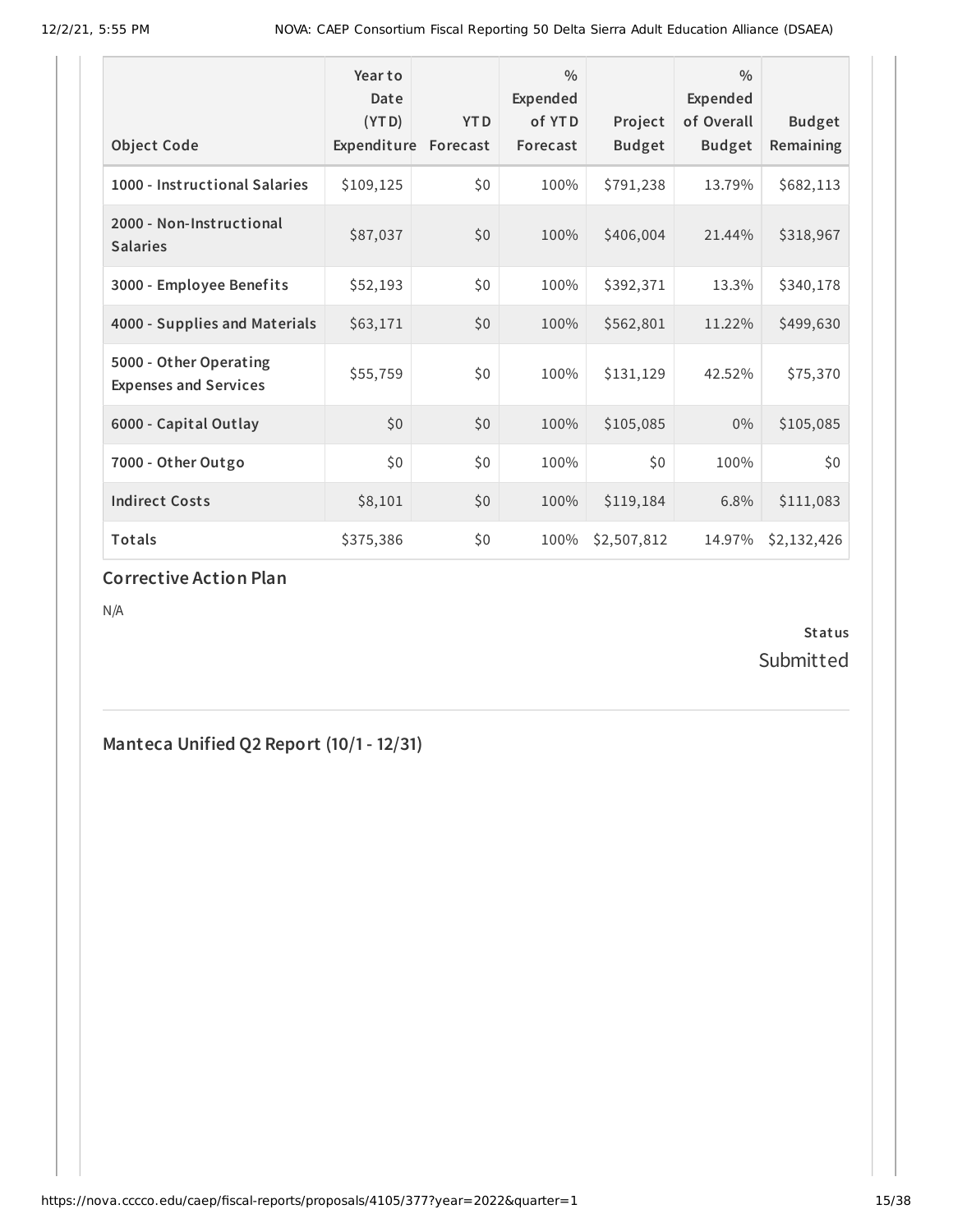| <b>Object Code</b>                                     | Year to<br>Date<br>(YTD)<br>Expenditure | <b>YTD</b><br>Forecast | $\frac{0}{0}$<br>Expended<br>of YTD<br>Forecast | Project<br><b>Budget</b> | $\frac{0}{0}$<br>Expended<br>of Overall<br><b>Budget</b> | <b>Budget</b><br>Remaining |
|--------------------------------------------------------|-----------------------------------------|------------------------|-------------------------------------------------|--------------------------|----------------------------------------------------------|----------------------------|
| 1000 - Instructional Salaries                          | \$109,125                               | \$0                    | 100%                                            | \$791,238                | 13.79%                                                   | \$682,113                  |
| 2000 - Non-Instructional<br><b>Salaries</b>            | \$87,037                                | \$0                    | 100%                                            | \$406,004                | 21.44%                                                   | \$318,967                  |
| 3000 - Employee Benefits                               | \$52,193                                | \$0                    | 100%                                            | \$392,371                | 13.3%                                                    | \$340,178                  |
| 4000 - Supplies and Materials                          | \$63,171                                | \$0                    | 100%                                            | \$562,801                | 11.22%                                                   | \$499,630                  |
| 5000 - Other Operating<br><b>Expenses and Services</b> | \$55,759                                | \$0                    | 100%                                            | \$131,129                | 42.52%                                                   | \$75,370                   |
| 6000 - Capital Outlay                                  | \$0                                     | \$0                    | 100%                                            | \$105,085                | $0\%$                                                    | \$105,085                  |
| 7000 - Other Outgo                                     | \$0\$                                   | \$0                    | 100%                                            | \$0                      | 100%                                                     | \$0                        |
| <b>Indirect Costs</b>                                  | \$8,101                                 | \$0                    | 100%                                            | \$119,184                | 6.8%                                                     | \$111,083                  |
| <b>Totals</b>                                          | \$375,386                               | \$0                    | 100%                                            | \$2,507,812              | 14.97%                                                   | \$2,132,426                |

Unsubmitted

**Manteca Unified Q3 Report (1/1- 3/31)**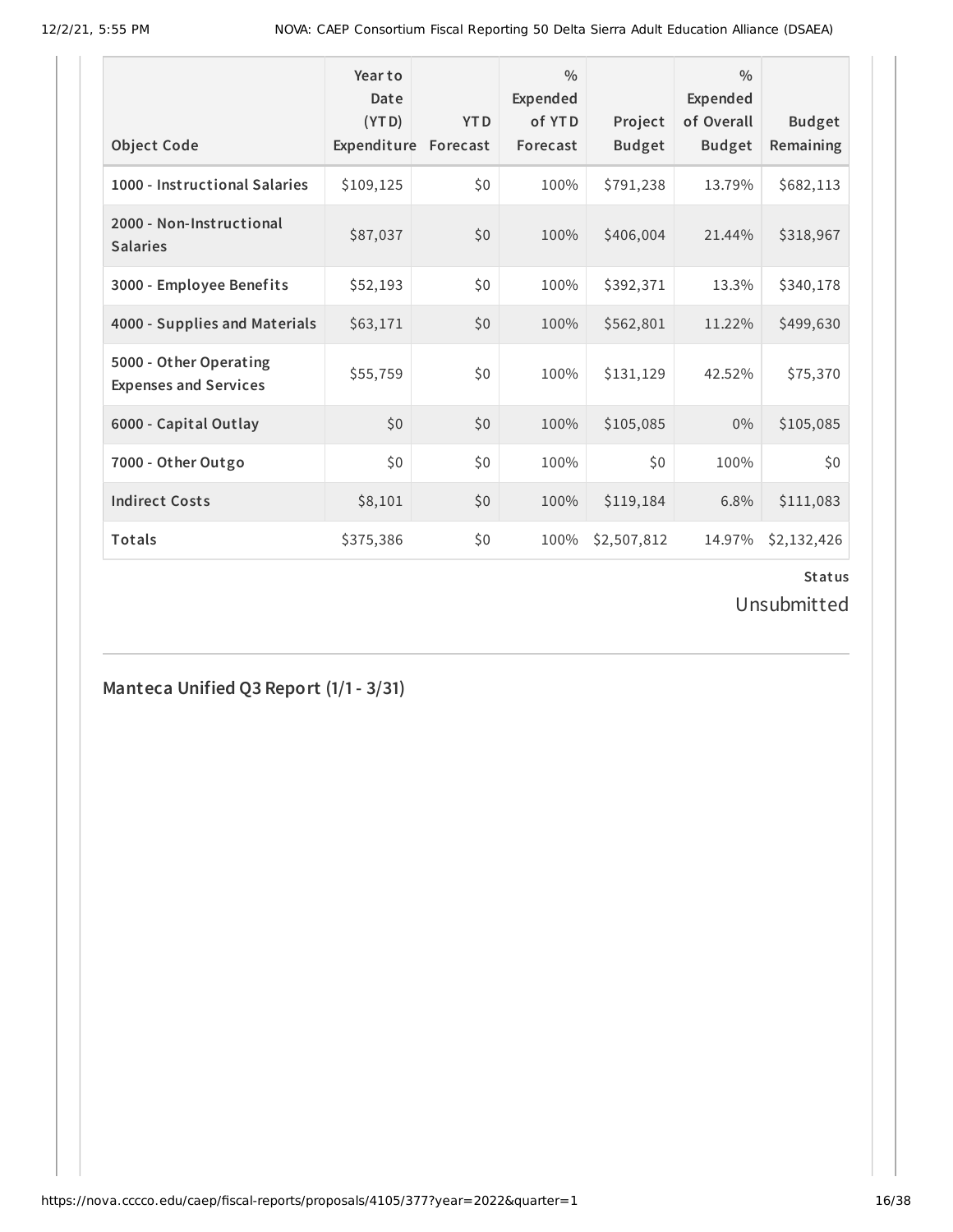|                                                        | Year to<br>Date<br>(YTD) | <b>YTD</b> | $\frac{0}{0}$<br>Expended<br>of YTD | Project       | $\frac{0}{0}$<br>Expended<br>of Overall | <b>Budget</b> |
|--------------------------------------------------------|--------------------------|------------|-------------------------------------|---------------|-----------------------------------------|---------------|
| <b>Object Code</b>                                     | Expenditure              | Forecast   | Forecast                            | <b>Budget</b> | <b>Budget</b>                           | Remaining     |
| 1000 - Instructional Salaries                          | \$109,125                | \$0        | 100%                                | \$791,238     | 13.79%                                  | \$682,113     |
| 2000 - Non-Instructional<br><b>Salaries</b>            | \$87,037                 | \$0        | 100%                                | \$406,004     | 21.44%                                  | \$318,967     |
| 3000 - Employee Benefits                               | \$52,193                 | \$0        | 100%                                | \$392,371     | 13.3%                                   | \$340,178     |
| 4000 - Supplies and Materials                          | \$63,171                 | \$0        | 100%                                | \$562,801     | 11.22%                                  | \$499,630     |
| 5000 - Other Operating<br><b>Expenses and Services</b> | \$55,759                 | \$0        | 100%                                | \$131,129     | 42.52%                                  | \$75,370      |
| 6000 - Capital Outlay                                  | \$0                      | \$0        | 100%                                | \$105,085     | $0\%$                                   | \$105,085     |
| 7000 - Other Outgo                                     | \$0\$                    | \$0        | 100%                                | \$0           | 100%                                    | \$0           |
| <b>Indirect Costs</b>                                  | \$8,101                  | \$0        | 100%                                | \$119,184     | 6.8%                                    | \$111,083     |
| <b>Totals</b>                                          | \$375,386                | \$0        | 100%                                | \$2,507,812   | 14.97%                                  | \$2,132,426   |

Unsubmitted

**Manteca Unified Q4 Report (4/1- 6/30)**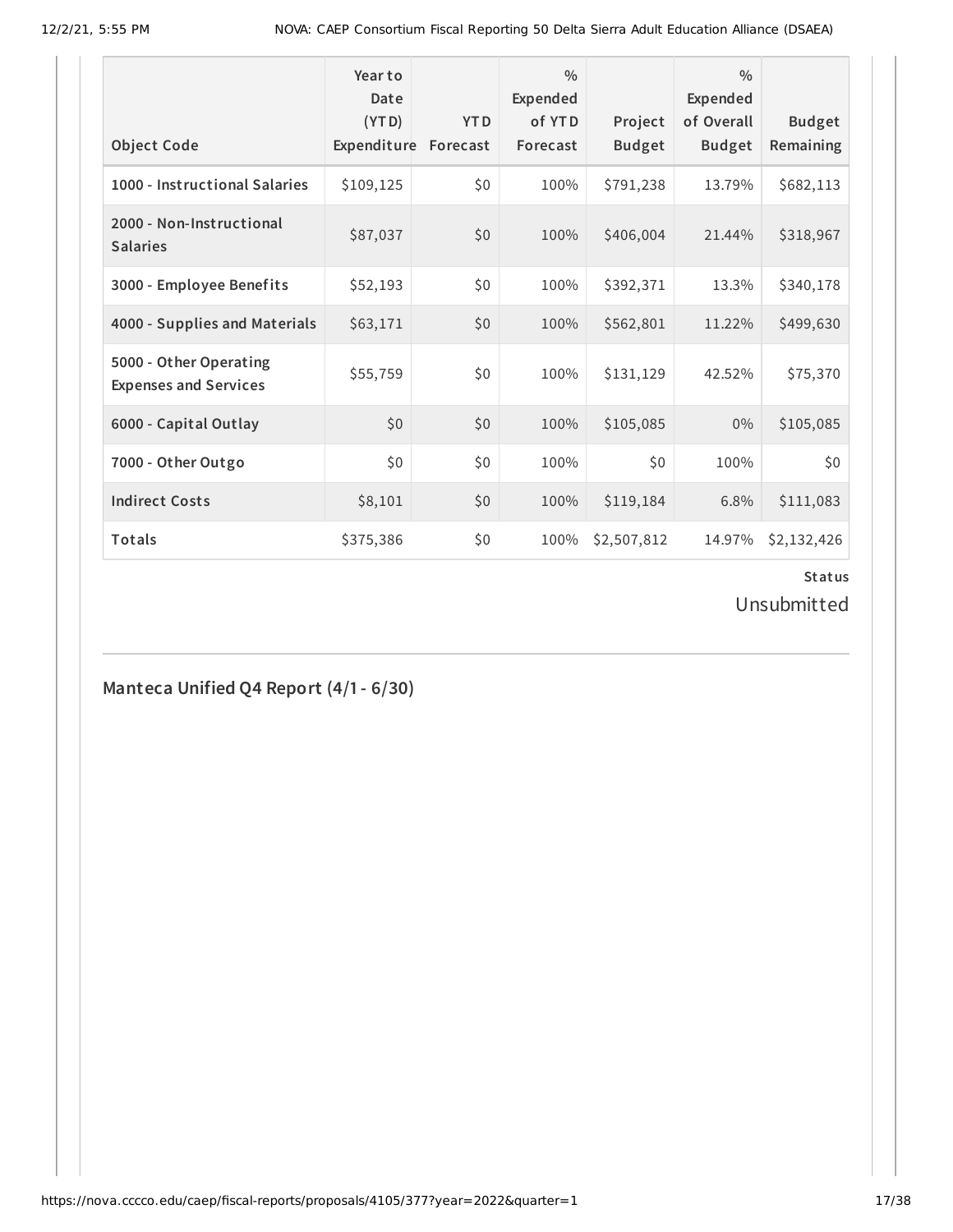| <b>Object Code</b>                                     | Year to<br>Date<br>(YTD)<br>Expenditure | <b>YTD</b><br>Forecast | $\frac{0}{0}$<br>Expended<br>of YTD<br>Forecast | Project<br><b>Budget</b> | $\frac{0}{0}$<br>Expended<br>of Overall<br><b>Budget</b> | <b>Budget</b><br>Remaining |  |  |
|--------------------------------------------------------|-----------------------------------------|------------------------|-------------------------------------------------|--------------------------|----------------------------------------------------------|----------------------------|--|--|
| 1000 - Instructional Salaries                          | \$109,125                               | \$0                    | 100%                                            | \$791,238                | 13.79%                                                   | \$682,113                  |  |  |
| 2000 - Non-Instructional<br><b>Salaries</b>            | \$87,037                                | \$0                    | 100%                                            | \$406,004                | 21.44%                                                   | \$318,967                  |  |  |
| 3000 - Employee Benefits                               | \$52,193                                | \$0                    | 100%                                            | \$392,371                | 13.3%                                                    | \$340,178                  |  |  |
| 4000 - Supplies and Materials                          | \$63,171                                | \$0                    | 100%                                            | \$562,801                | 11.22%                                                   | \$499,630                  |  |  |
| 5000 - Other Operating<br><b>Expenses and Services</b> | \$55,759                                | \$0                    | 100%                                            | \$131,129                | 42.52%                                                   | \$75,370                   |  |  |
| 6000 - Capital Outlay                                  | \$0                                     | \$0                    | 100%                                            | \$105,085                | 0%                                                       | \$105,085                  |  |  |
| 7000 - Other Outgo                                     | \$0                                     | \$0                    | 100%                                            | \$0                      | 100%                                                     | \$0                        |  |  |
| <b>Indirect Costs</b>                                  | \$8,101                                 | \$0                    | 100%                                            | \$119,184                | 6.8%                                                     | \$111,083                  |  |  |
| Totals                                                 | \$375,386                               | \$0                    | 100%                                            | \$2,507,812              | 14.97%                                                   | \$2,132,426                |  |  |
| <b>Status</b>                                          |                                         |                        |                                                 |                          |                                                          |                            |  |  |

Unsubmitted

# **River Delta Joint Unified**

**River Delta Joint Unified Q1 Report (7/1- 9/30)**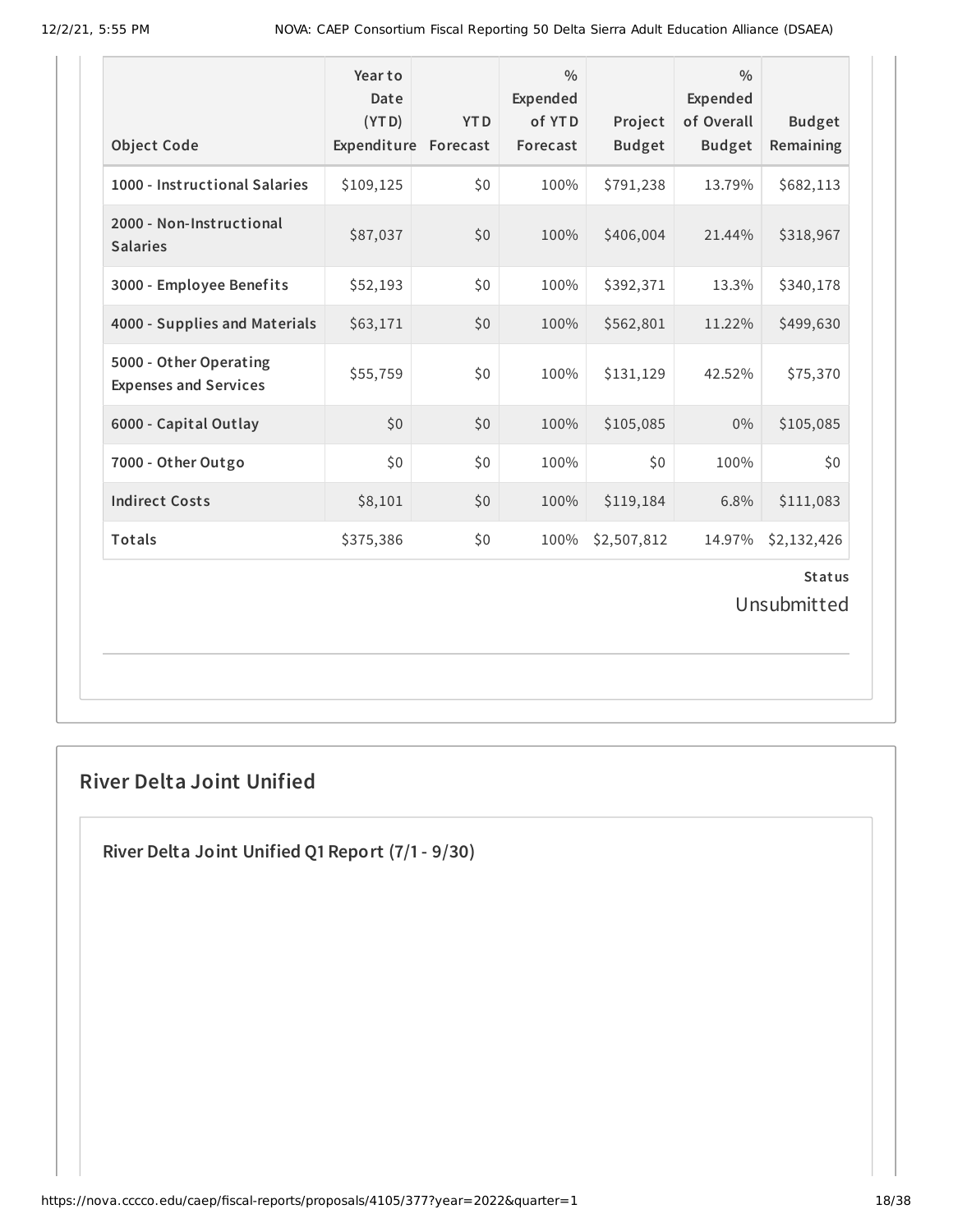|                                                        | Year to<br>Date<br>(YTD) | <b>YTD</b> | $\frac{0}{0}$<br>Expended<br>of YTD | Project       | $\frac{0}{0}$<br><b>Expended</b><br>of Overall | <b>Budget</b> |
|--------------------------------------------------------|--------------------------|------------|-------------------------------------|---------------|------------------------------------------------|---------------|
| <b>Object Code</b>                                     | Expenditure              | Forecast   | Forecast                            | <b>Budget</b> | <b>Budget</b>                                  | Remaining     |
| 1000 - Instructional Salaries                          | \$1,435                  | \$0        | 100%                                | \$45,000      | 3.19%                                          | \$43,565      |
| 2000 - Non-Instructional<br><b>Salaries</b>            | \$331                    | \$0        | 100%                                | \$25,000      | 1.32%                                          | \$24,669      |
| 3000 - Employee Benefits                               | \$521                    | \$0        | 100%                                | \$20,000      | 2.61%                                          | \$19,479      |
| 4000 - Supplies and Materials                          | \$57                     | \$0        | 100%                                | \$23,682      | 0.24%                                          | \$23,625      |
| 5000 - Other Operating<br><b>Expenses and Services</b> | \$731                    | \$0        | 100%                                | \$40,000      | 1.83%                                          | \$39,269      |
| 6000 - Capital Outlay                                  | \$0\$                    | \$0        | 100%                                | \$0           | 100%                                           | \$0           |
| 7000 - Other Outgo                                     | \$0                      | \$0        | 100%                                | \$0           | 100%                                           | \$0           |
| <b>Indirect Costs</b>                                  | \$0                      | \$0        | 100%                                | \$6,587       | 0%                                             | \$6,587       |
| Totals                                                 | \$3,075                  | \$0        | 100%                                | \$160,269     | 1.92%                                          | \$157,194     |

# **Corrective Action Plan**

Our program has suffered some setbacks due to Covid and staffing changes and we plan to work hard to address these asap.

> **Status** Submitted

# **River Delta Joint Unified Q2 Report (10/1- 12/31)**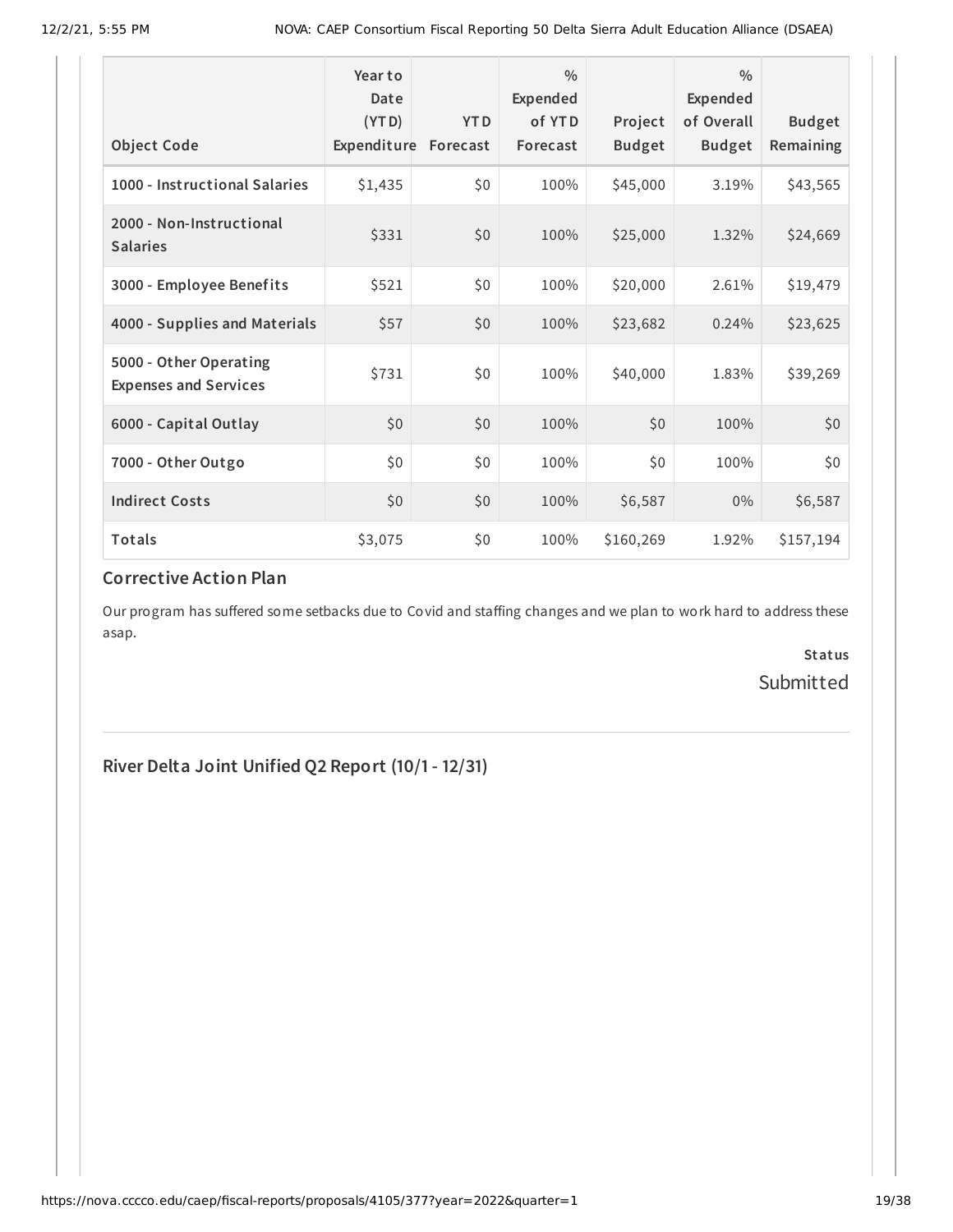| <b>Object Code</b>                                     | Year to<br>Date<br>(YTD)<br>Expenditure | <b>YTD</b><br>Forecast | $\frac{0}{0}$<br>Expended<br>of YTD<br>Forecast | Project<br><b>Budget</b> | $\frac{0}{0}$<br><b>Expended</b><br>of Overall<br><b>Budget</b> | <b>Budget</b><br>Remaining |
|--------------------------------------------------------|-----------------------------------------|------------------------|-------------------------------------------------|--------------------------|-----------------------------------------------------------------|----------------------------|
| 1000 - Instructional Salaries                          | \$1,435                                 | \$0                    | 100%                                            | \$45,000                 | 3.19%                                                           | \$43,565                   |
| 2000 - Non-Instructional<br><b>Salaries</b>            | \$331                                   | \$0                    | 100%                                            | \$25,000                 | 1.32%                                                           | \$24,669                   |
| 3000 - Employee Benefits                               | \$521                                   | \$0                    | 100%                                            | \$20,000                 | 2.61%                                                           | \$19,479                   |
| 4000 - Supplies and Materials                          | \$57                                    | \$0                    | 100%                                            | \$23,682                 | 0.24%                                                           | \$23,625                   |
| 5000 - Other Operating<br><b>Expenses and Services</b> | \$731                                   | \$0                    | 100%                                            | \$40,000                 | 1.83%                                                           | \$39,269                   |
| 6000 - Capital Outlay                                  | \$0                                     | \$0                    | 100%                                            | \$0                      | 100%                                                            | \$0                        |
| 7000 - Other Outgo                                     | \$0                                     | \$0                    | 100%                                            | \$0                      | 100%                                                            | \$0                        |
| <b>Indirect Costs</b>                                  | \$0                                     | \$0                    | 100%                                            | \$6,587                  | $0\%$                                                           | \$6,587                    |
| <b>Totals</b>                                          | \$3,075                                 | \$0                    | 100%                                            | \$160,269                | 1.92%                                                           | \$157,194                  |

Unsubmitted

# **River Delta Joint Unified Q3 Report (1/1- 3/31)**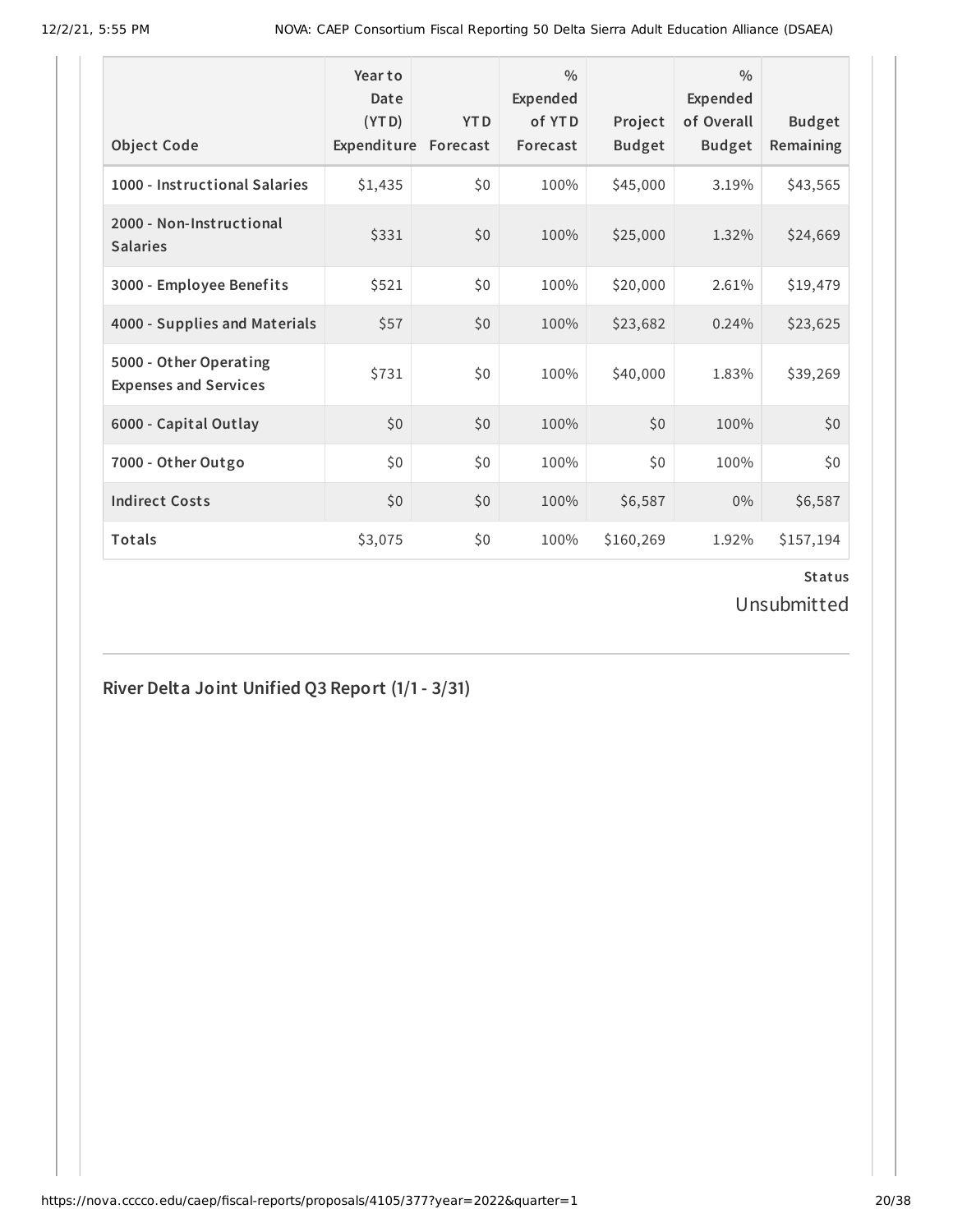| <b>Object Code</b>                                     | Year to<br>Date<br>(YTD)<br>Expenditure | <b>YTD</b><br>Forecast | $\frac{0}{0}$<br>Expended<br>of YTD<br>Forecast | Project<br><b>Budget</b> | $\frac{0}{0}$<br><b>Expended</b><br>of Overall<br><b>Budget</b> | <b>Budget</b><br>Remaining |
|--------------------------------------------------------|-----------------------------------------|------------------------|-------------------------------------------------|--------------------------|-----------------------------------------------------------------|----------------------------|
| 1000 - Instructional Salaries                          | \$1,435                                 | \$0                    | 100%                                            | \$45,000                 | 3.19%                                                           | \$43,565                   |
| 2000 - Non-Instructional<br><b>Salaries</b>            | \$331                                   | \$0                    | 100%                                            | \$25,000                 | 1.32%                                                           | \$24,669                   |
| 3000 - Employee Benefits                               | \$521                                   | \$0                    | 100%                                            | \$20,000                 | 2.61%                                                           | \$19,479                   |
| 4000 - Supplies and Materials                          | \$57                                    | \$0                    | 100%                                            | \$23,682                 | 0.24%                                                           | \$23,625                   |
| 5000 - Other Operating<br><b>Expenses and Services</b> | \$731                                   | \$0                    | 100%                                            | \$40,000                 | 1.83%                                                           | \$39,269                   |
| 6000 - Capital Outlay                                  | \$0                                     | \$0                    | 100%                                            | \$0                      | 100%                                                            | \$0                        |
| 7000 - Other Outgo                                     | \$0                                     | \$0                    | 100%                                            | \$0                      | 100%                                                            | \$0                        |
| <b>Indirect Costs</b>                                  | \$0                                     | \$0                    | 100%                                            | \$6,587                  | $0\%$                                                           | \$6,587                    |
| <b>Totals</b>                                          | \$3,075                                 | \$0                    | 100%                                            | \$160,269                | 1.92%                                                           | \$157,194                  |

Unsubmitted

# **River Delta Joint Unified Q4 Report (4/1- 6/30)**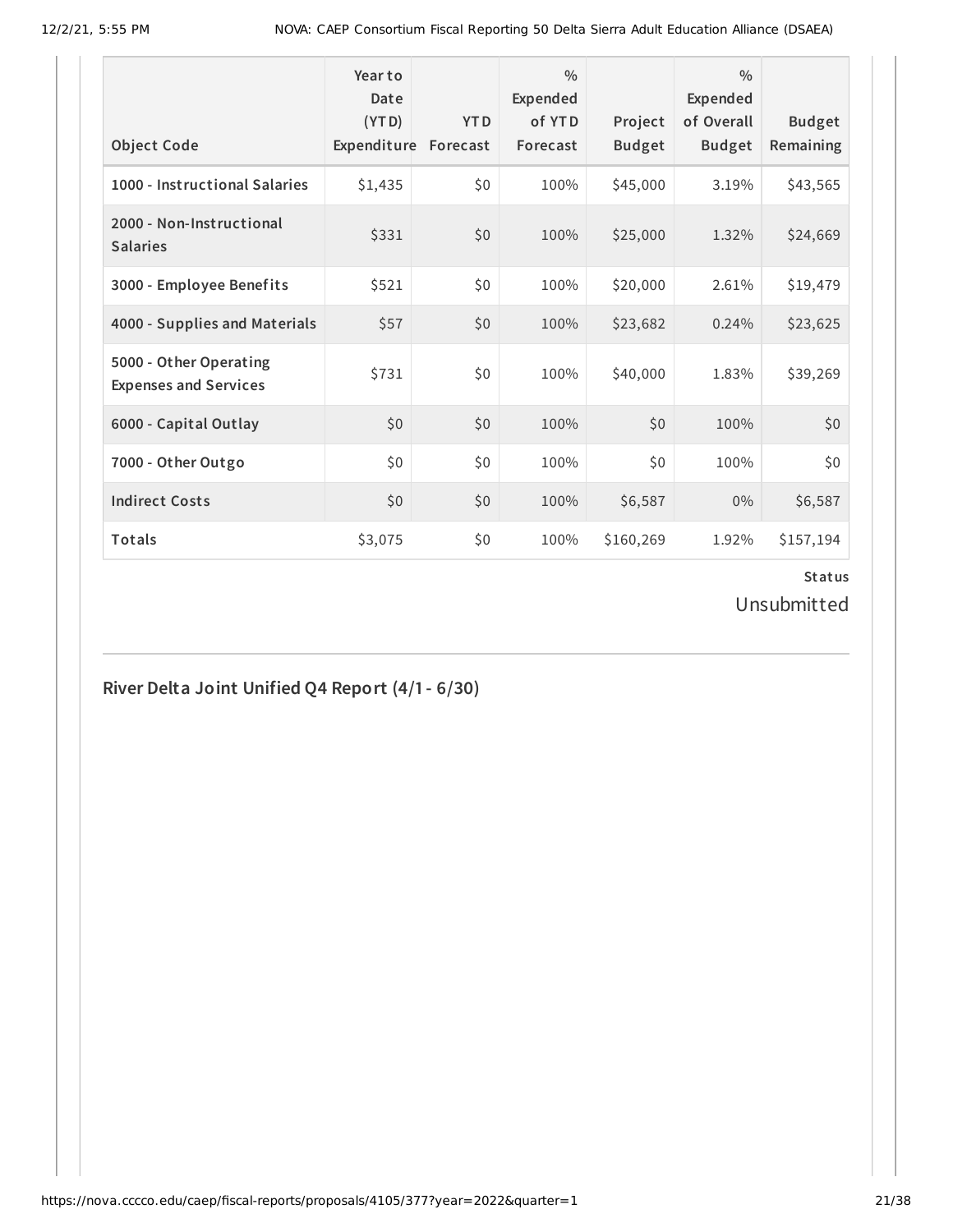| <b>Object Code</b>                                     | Year to<br>Date<br>(YTD)<br>Expenditure Forecast | <b>YTD</b> | $\frac{0}{0}$<br>Expended<br>of YTD<br>Forecast | Project<br><b>Budget</b> | $\frac{0}{0}$<br>Expended<br>of Overall<br><b>Budget</b> | <b>Budget</b><br>Remaining |  |
|--------------------------------------------------------|--------------------------------------------------|------------|-------------------------------------------------|--------------------------|----------------------------------------------------------|----------------------------|--|
| 1000 - Instructional Salaries                          | \$1,435                                          | \$0        | 100%                                            | \$45,000                 | 3.19%                                                    | \$43,565                   |  |
| 2000 - Non-Instructional<br><b>Salaries</b>            | \$331                                            | \$0        | 100%                                            | \$25,000                 | 1.32%                                                    | \$24,669                   |  |
| 3000 - Employee Benefits                               | \$521                                            | \$0        | 100%                                            | \$20,000                 | 2.61%                                                    | \$19,479                   |  |
| 4000 - Supplies and Materials                          | \$57                                             | \$0        | 100%                                            | \$23,682                 | 0.24%                                                    | \$23,625                   |  |
| 5000 - Other Operating<br><b>Expenses and Services</b> | \$731                                            | \$0        | 100%                                            | \$40,000                 | 1.83%                                                    | \$39,269                   |  |
| 6000 - Capital Outlay                                  | \$0                                              | \$0        | 100%                                            | \$0                      | 100%                                                     | \$0                        |  |
| 7000 - Other Outgo                                     | \$0                                              | \$0        | 100%                                            | \$0                      | 100%                                                     | \$0                        |  |
| <b>Indirect Costs</b>                                  | \$0                                              | \$0        | 100%                                            | \$6,587                  | $0\%$                                                    | \$6,587                    |  |
| Totals                                                 | \$3,075                                          | \$0        | 100%                                            | \$160,269                | 1.92%                                                    | \$157,194                  |  |
| <b>Status</b><br>Unsubmitted                           |                                                  |            |                                                 |                          |                                                          |                            |  |

# **San Joaquin Co.Office of Education**

**San Joaquin Co.Office of Education Q1 Report (7/1- 9/30)**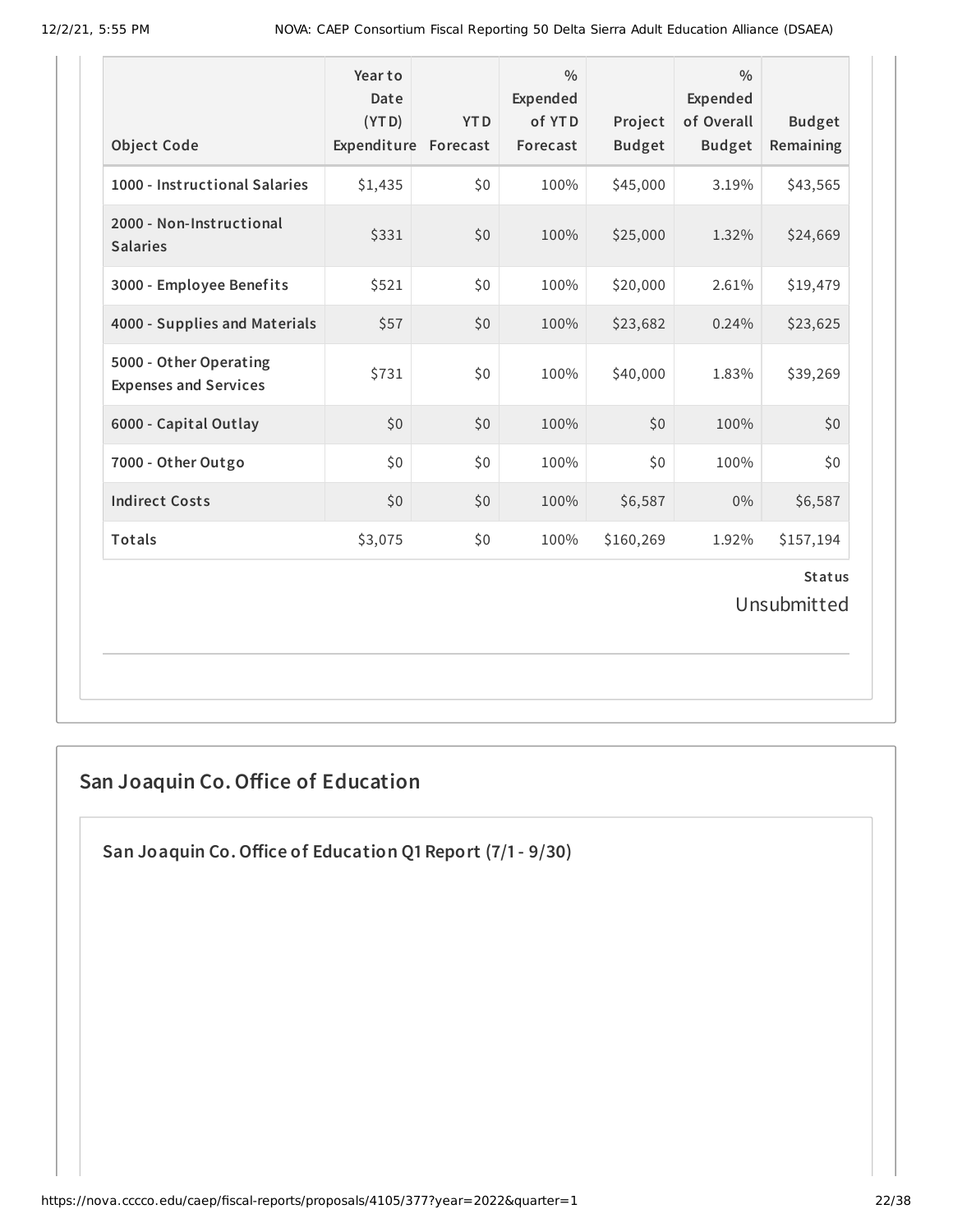| <b>Object Code</b>                                     | Year to<br>Date<br>(YTD)<br>Expenditure | <b>YTD</b><br>Forecast | $\frac{0}{0}$<br>Expended<br>of YTD<br>Forecast | Project<br><b>Budget</b> | $\frac{0}{0}$<br>Expended<br>of Overall<br><b>Budget</b> | <b>Budget</b><br>Remaining |
|--------------------------------------------------------|-----------------------------------------|------------------------|-------------------------------------------------|--------------------------|----------------------------------------------------------|----------------------------|
| 1000 - Instructional Salaries                          | \$0                                     | \$0                    | 100%                                            | \$0                      | 100%                                                     | \$0                        |
|                                                        |                                         |                        |                                                 |                          |                                                          |                            |
| 2000 - Non-Instructional<br><b>Salaries</b>            | \$0                                     | \$0                    | 100%                                            | \$0                      | 100%                                                     | \$0                        |
| 3000 - Employee Benefits                               | \$0                                     | \$0                    | 100%                                            | \$0                      | 100%                                                     | \$0                        |
| 4000 - Supplies and Materials                          | \$0                                     | \$0                    | 100%                                            | \$41,842                 | $0\%$                                                    | \$41,842                   |
| 5000 - Other Operating<br><b>Expenses and Services</b> | \$7,301                                 | \$0                    | 100%                                            | \$15,587                 | 46.84%                                                   | \$8,286                    |
| 6000 - Capital Outlay                                  | \$0                                     | \$0                    | 100%                                            | \$58,334                 | $0\%$                                                    | \$58,334                   |
| 7000 - Other Outgo                                     | \$0\$                                   | \$0                    | 100%                                            | \$0                      | 100%                                                     | \$0                        |
| <b>Indirect Costs</b>                                  | \$365                                   | \$0                    | 100%                                            | \$2,871                  | 12.71%                                                   | \$2,506                    |
| <b>Totals</b>                                          | \$7,666                                 | \$0                    | 100%                                            | \$118,634                | 6.46%                                                    | \$110,968                  |

#### **Corrective Action Plan**

Due to COVID most materials and supplies are back-ordered.

**Status** Submitted

**San Joaquin Co.Office of Education Q2 Report (10/1- 12/31)**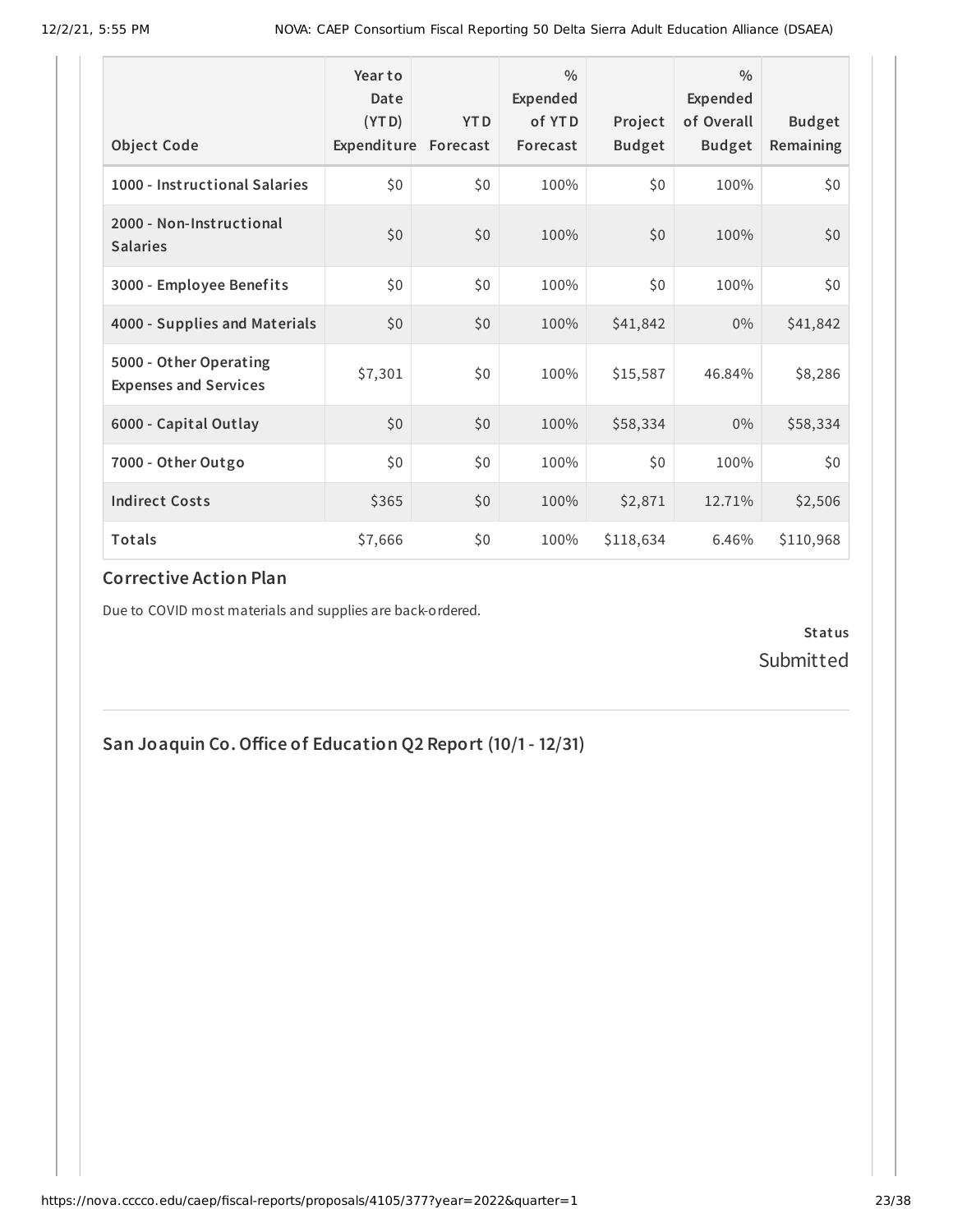| <b>Object Code</b>                                     | Year to<br>Date<br>(YTD)<br>Expenditure | <b>YTD</b><br>Forecast | $\frac{0}{0}$<br>Expended<br>of YTD<br>Forecast | Project<br><b>Budget</b> | $\frac{0}{0}$<br>Expended<br>of Overall<br><b>Budget</b> | <b>Budget</b><br>Remaining |
|--------------------------------------------------------|-----------------------------------------|------------------------|-------------------------------------------------|--------------------------|----------------------------------------------------------|----------------------------|
| 1000 - Instructional Salaries                          | \$0                                     | \$0                    | 100%                                            | \$0                      | 100%                                                     | \$0\$                      |
| 2000 - Non-Instructional<br><b>Salaries</b>            | \$0                                     | \$0                    | 100%                                            | \$0\$                    | 100%                                                     | \$0                        |
| 3000 - Employee Benefits                               | \$0                                     | \$0                    | 100%                                            | \$0                      | 100%                                                     | \$0                        |
| 4000 - Supplies and Materials                          | \$0                                     | \$0                    | 100%                                            | \$41,842                 | $0\%$                                                    | \$41,842                   |
| 5000 - Other Operating<br><b>Expenses and Services</b> | \$7,301                                 | \$0                    | 100%                                            | \$15,587                 | 46.84%                                                   | \$8,286                    |
| 6000 - Capital Outlay                                  | \$0                                     | \$0                    | 100%                                            | \$58,334                 | $0\%$                                                    | \$58,334                   |
| 7000 - Other Outgo                                     | \$0                                     | \$0                    | 100%                                            | \$0                      | 100%                                                     | \$0                        |
| <b>Indirect Costs</b>                                  | \$365                                   | \$0                    | 100%                                            | \$2,871                  | 12.71%                                                   | \$2,506                    |
| Totals                                                 | \$7,666                                 | \$0                    | 100%                                            | \$118,634                | 6.46%                                                    | \$110,968                  |

Unsubmitted

**San Joaquin Co.Office of Education Q3 Report (1/1- 3/31)**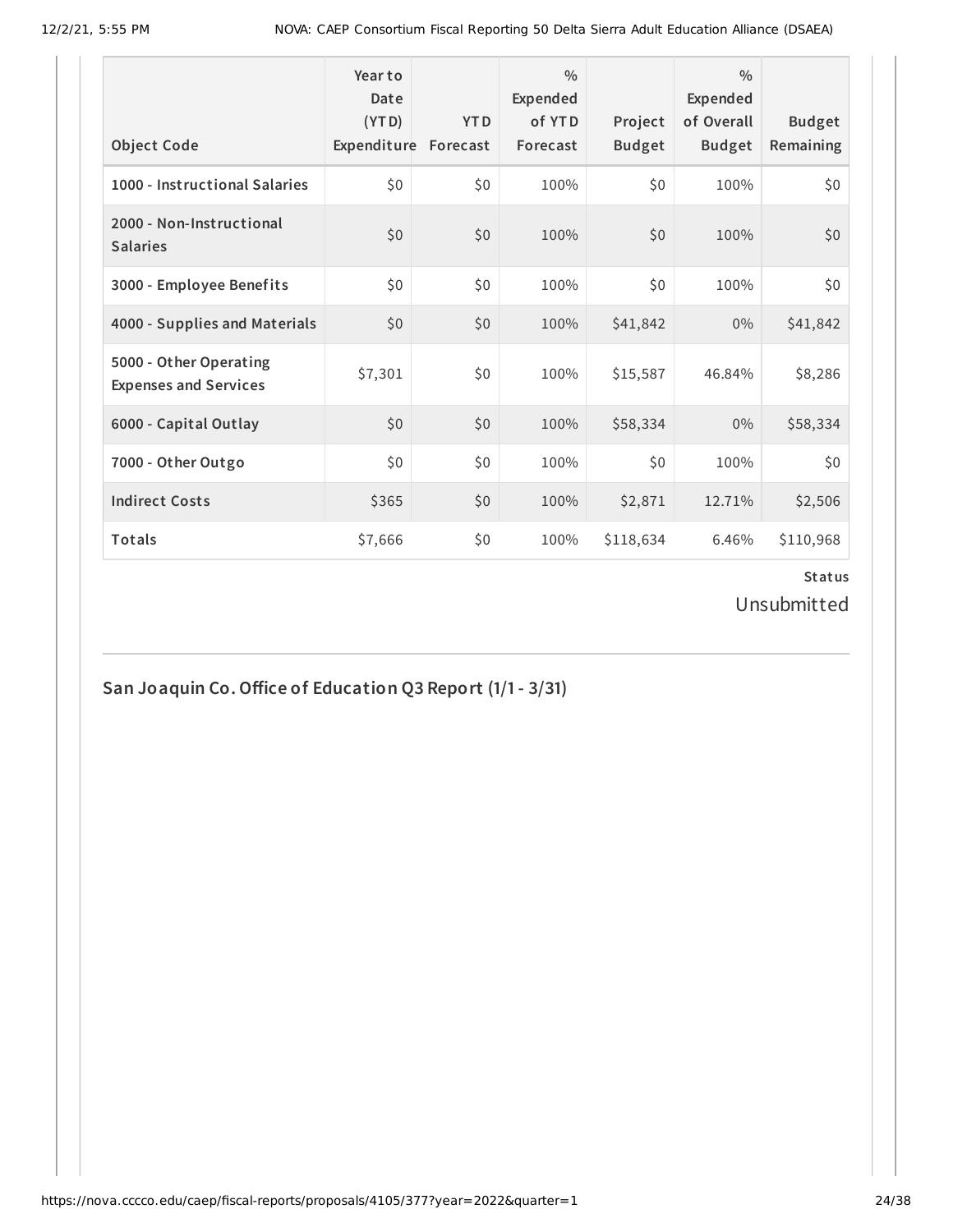| <b>Object Code</b>                                     | Year to<br>Date<br>(YTD)<br>Expenditure | <b>YTD</b><br>Forecast | $\frac{0}{0}$<br>Expended<br>of YTD<br>Forecast | Project<br><b>Budget</b> | $\frac{0}{0}$<br><b>Expended</b><br>of Overall<br><b>Budget</b> | <b>Budget</b><br>Remaining |
|--------------------------------------------------------|-----------------------------------------|------------------------|-------------------------------------------------|--------------------------|-----------------------------------------------------------------|----------------------------|
| 1000 - Instructional Salaries                          | \$0                                     | \$0                    | 100%                                            | \$0                      | 100%                                                            | \$0                        |
| 2000 - Non-Instructional<br><b>Salaries</b>            | \$0                                     | \$0                    | 100%                                            | \$0                      | 100%                                                            | \$0                        |
| 3000 - Employee Benefits                               | \$0                                     | \$0                    | 100%                                            | \$0                      | 100%                                                            | \$0                        |
| 4000 - Supplies and Materials                          | \$0\$                                   | \$0                    | 100%                                            | \$41,842                 | $0\%$                                                           | \$41,842                   |
| 5000 - Other Operating<br><b>Expenses and Services</b> | \$7,301                                 | \$0                    | 100%                                            | \$15,587                 | 46.84%                                                          | \$8,286                    |
| 6000 - Capital Outlay                                  | \$0                                     | \$0                    | 100%                                            | \$58,334                 | $0\%$                                                           | \$58,334                   |
| 7000 - Other Outgo                                     | \$0                                     | \$0                    | 100%                                            | \$0                      | 100%                                                            | \$0                        |
| <b>Indirect Costs</b>                                  | \$365                                   | \$0                    | 100%                                            | \$2,871                  | 12.71%                                                          | \$2,506                    |
| <b>Totals</b>                                          | \$7,666                                 | \$0                    | 100%                                            | \$118,634                | 6.46%                                                           | \$110,968                  |

Unsubmitted

**San Joaquin Co.Office of Education Q4 Report (4/1- 6/30)**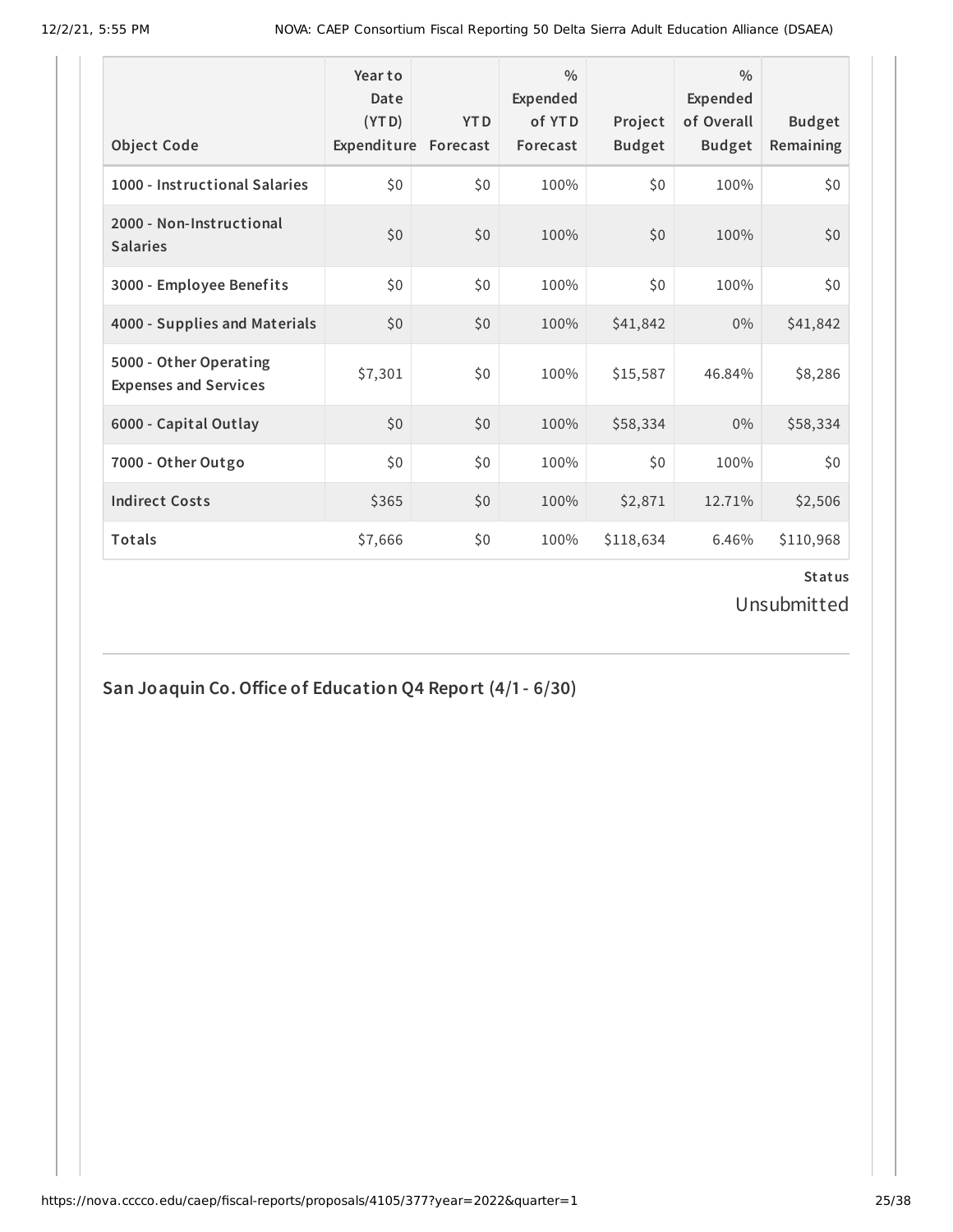| <b>Object Code</b>                                     | Yearto<br>Date<br>(YTD)<br>Expenditure Forecast | <b>YTD</b> | $\frac{0}{0}$<br>Expended<br>of YTD<br>Forecast | Project<br><b>Budget</b> | $\frac{0}{0}$<br>Expended<br>of Overall<br><b>Budget</b> | <b>Budget</b><br>Remaining |  |  |
|--------------------------------------------------------|-------------------------------------------------|------------|-------------------------------------------------|--------------------------|----------------------------------------------------------|----------------------------|--|--|
| 1000 - Instructional Salaries                          | \$0                                             | \$0        | 100%                                            | \$0                      | 100%                                                     | \$0                        |  |  |
| 2000 - Non-Instructional<br><b>Salaries</b>            | \$0                                             | \$0        | 100%                                            | \$0                      | 100%                                                     | \$0                        |  |  |
| 3000 - Employee Benefits                               | \$0                                             | \$0        | 100%                                            | \$0                      | 100%                                                     | \$0                        |  |  |
| 4000 - Supplies and Materials                          | \$0                                             | \$0        | 100%                                            | \$41,842                 | 0%                                                       | \$41,842                   |  |  |
| 5000 - Other Operating<br><b>Expenses and Services</b> | \$7,301                                         | \$0        | 100%                                            | \$15,587                 | 46.84%                                                   | \$8,286                    |  |  |
| 6000 - Capital Outlay                                  | \$0                                             | \$0        | 100%                                            | \$58,334                 | 0%                                                       | \$58,334                   |  |  |
| 7000 - Other Outgo                                     | \$0                                             | \$0        | 100%                                            | \$0                      | 100%                                                     | \$0                        |  |  |
| <b>Indirect Costs</b>                                  | \$365                                           | \$0        | 100%                                            | \$2,871                  | 12.71%                                                   | \$2,506                    |  |  |
| Totals                                                 | \$7,666                                         | \$0        | 100%                                            | \$118,634                | 6.46%                                                    | \$110,968                  |  |  |
| <b>Status</b><br>Unsubmitted                           |                                                 |            |                                                 |                          |                                                          |                            |  |  |

# **San Joaquin Delta CCD**

**San Joaquin Delta CCD Q1 Report (7/1- 9/30)**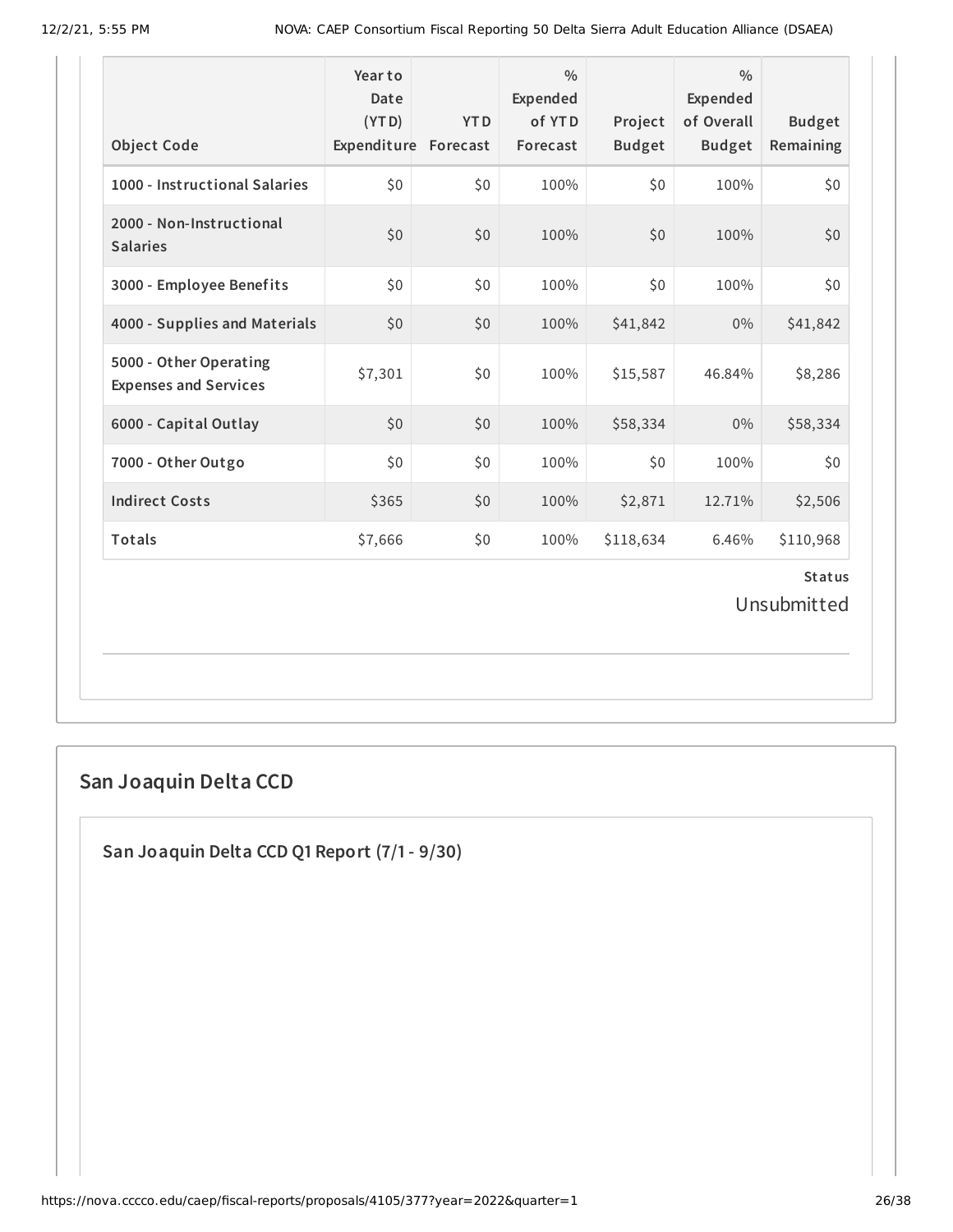|                                                        | Year to<br>Date<br>(YTD) | <b>YTD</b> | $\frac{0}{0}$<br>Expended<br>of YTD | Project       | $\frac{0}{0}$<br><b>Expended</b><br>of Overall | <b>Budget</b> |
|--------------------------------------------------------|--------------------------|------------|-------------------------------------|---------------|------------------------------------------------|---------------|
| <b>Object Code</b>                                     | Expenditure Forecast     |            | Forecast                            | <b>Budget</b> | <b>Budget</b>                                  | Remaining     |
| 1000 - Instructional Salaries                          | \$2,800                  | \$0        | 100%                                | \$53,525      | 5.23%                                          | \$50,725      |
| 2000 - Non-Instructional<br><b>Salaries</b>            | \$30,636                 | \$0        | 100%                                | \$139,565     | 21.95%                                         | \$108,929     |
| 3000 - Employee Benefits                               | \$9,226                  | \$0        | 100%                                | \$98,536      | 9.36%                                          | \$89,310      |
| 4000 - Supplies and Materials                          | \$0                      | \$0        | 100%                                | \$0           | 100%                                           | \$0           |
| 5000 - Other Operating<br><b>Expenses and Services</b> | \$0                      | \$0        | 100%                                | \$299,853     | $0\%$                                          | \$299,853     |
| 6000 - Capital Outlay                                  | \$0                      | \$0        | 100%                                | \$0           | 100%                                           | \$0           |
| 7000 - Other Outgo                                     | \$0                      | \$0        | 100%                                | \$0           | 100%                                           | \$0           |
| <b>Indirect Costs</b>                                  | \$2,133                  | \$0        | 100%                                | \$29,574      | 7.21%                                          | \$27,441      |
| Totals                                                 | \$44,795                 | \$0        | 100%                                | \$621,053     | 7.21%                                          | \$576,258     |

#### **Corrective Action Plan**

We are spending down the funds based on the annual and three year plan activities. Due to Covid-19, we are now playing catch up in spending down funds.

#### **Summary of Activities:**

All expenditure activities are aligned with our annual and three year plan.

**Status** Submitted

**San Joaquin Delta CCD Q2 Report (10/1- 12/31)**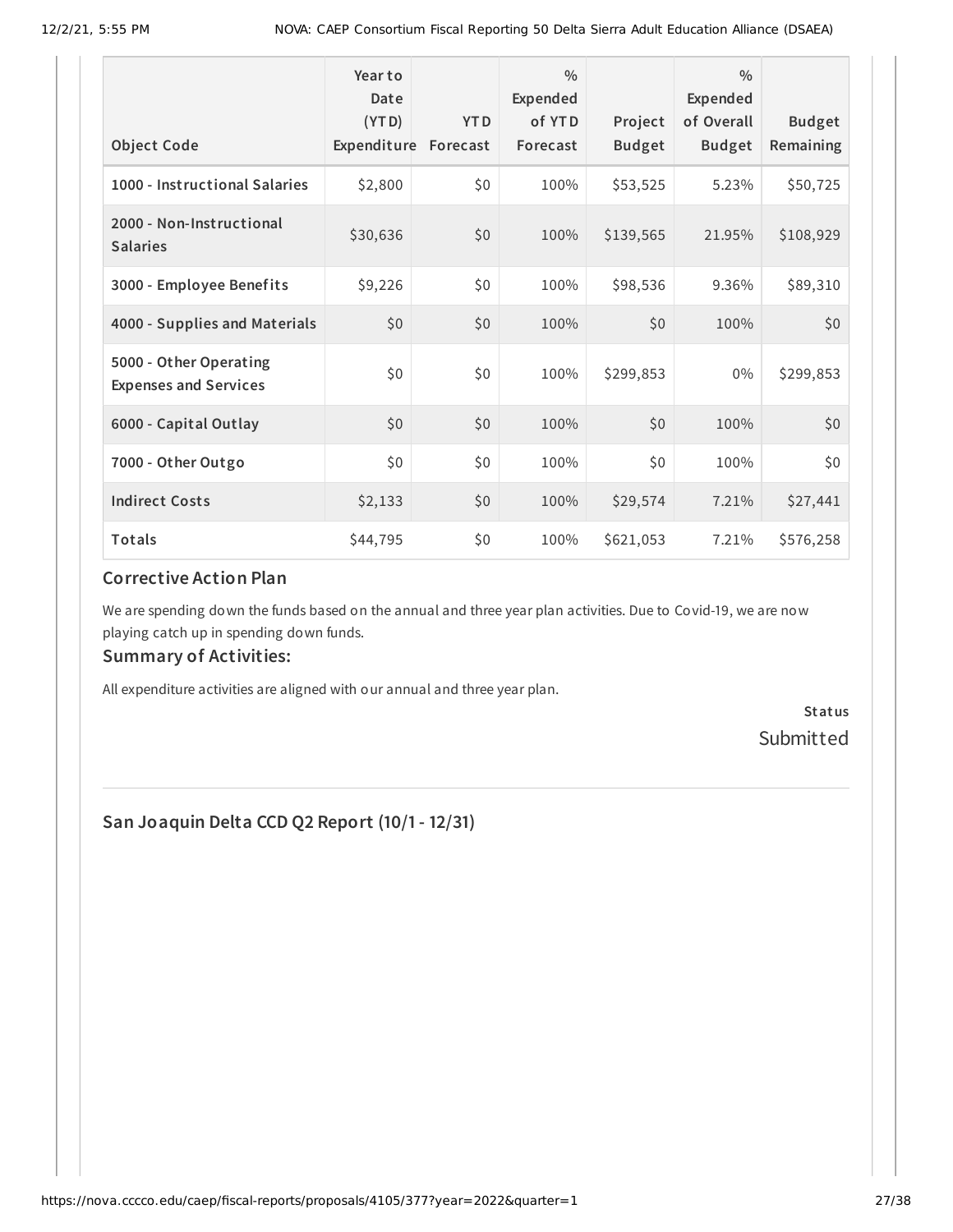| <b>Object Code</b>                                     | Year to<br>Date<br>(YTD)<br>Expenditure | <b>YTD</b><br>Forecast | $\frac{0}{0}$<br>Expended<br>of YTD<br>Forecast | Project<br><b>Budget</b> | $\frac{0}{0}$<br>Expended<br>of Overall<br><b>Budget</b> | <b>Budget</b><br>Remaining |
|--------------------------------------------------------|-----------------------------------------|------------------------|-------------------------------------------------|--------------------------|----------------------------------------------------------|----------------------------|
| 1000 - Instructional Salaries                          | \$2,800                                 | \$0                    | 100%                                            | \$53,525                 | 5.23%                                                    | \$50,725                   |
| 2000 - Non-Instructional<br><b>Salaries</b>            | \$30,636                                | \$0                    | 100%                                            | \$139,565                | 21.95%                                                   | \$108,929                  |
| 3000 - Employee Benefits                               | \$9,226                                 | \$0                    | 100%                                            | \$98,536                 | 9.36%                                                    | \$89,310                   |
| 4000 - Supplies and Materials                          | \$0                                     | \$0                    | 100%                                            | \$0                      | 100%                                                     | \$0                        |
| 5000 - Other Operating<br><b>Expenses and Services</b> | \$0                                     | \$0                    | 100%                                            | \$299,853                | $0\%$                                                    | \$299,853                  |
| 6000 - Capital Outlay                                  | \$0                                     | \$0                    | 100%                                            | \$0                      | 100%                                                     | \$0                        |
| 7000 - Other Outgo                                     | \$0                                     | \$0                    | 100%                                            | \$0                      | 100%                                                     | \$0                        |
| <b>Indirect Costs</b>                                  | \$2,133                                 | \$0                    | 100%                                            | \$29,574                 | 7.21%                                                    | \$27,441                   |
| <b>Totals</b>                                          | \$44,795                                | \$0                    | 100%                                            | \$621,053                | 7.21%                                                    | \$576,258                  |

Unsubmitted

# **San Joaquin Delta CCD Q3 Report (1/1- 3/31)**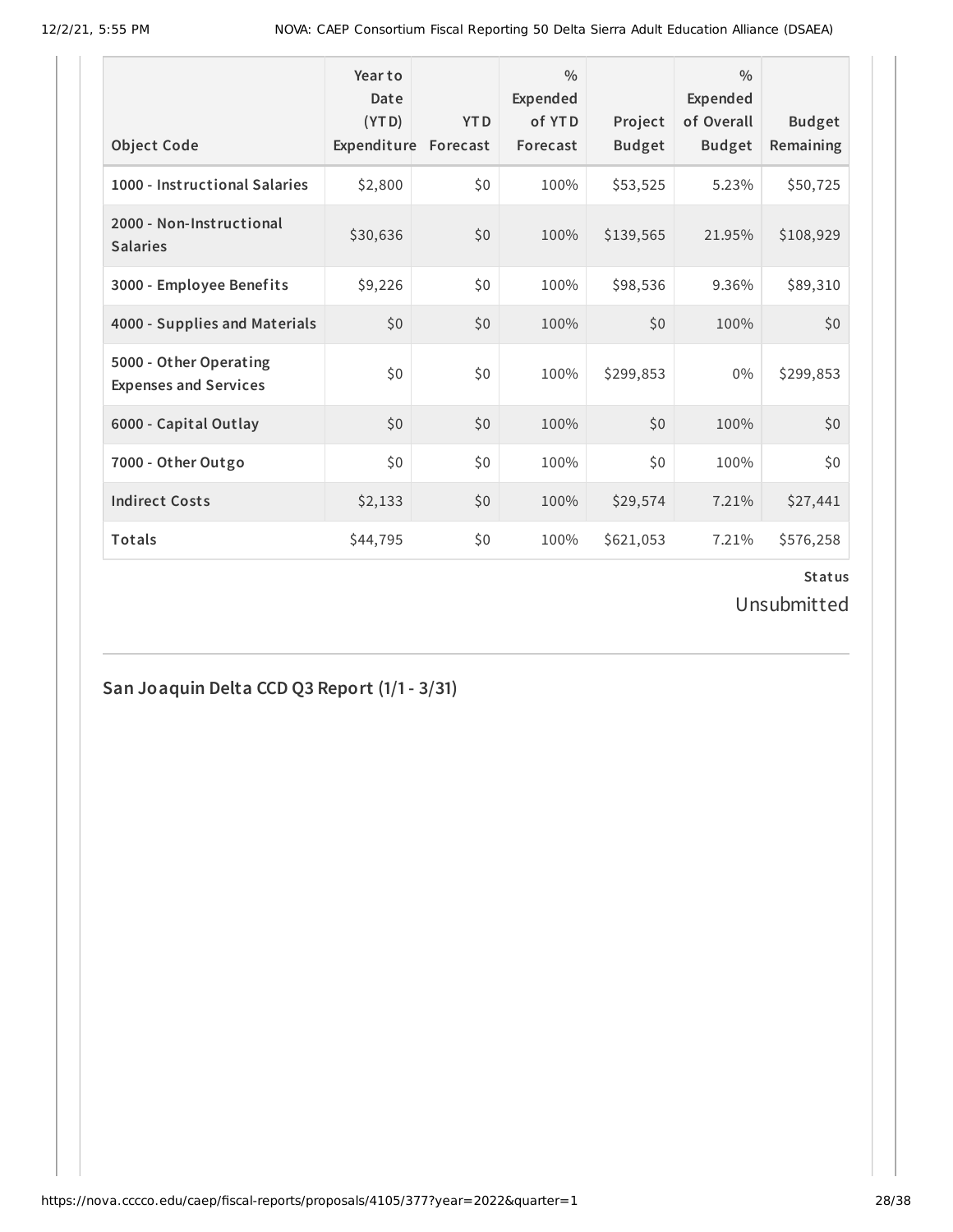| <b>Object Code</b>                                     | Year to<br>Date<br>(YTD)<br>Expenditure | <b>YTD</b><br>Forecast | $\frac{0}{0}$<br><b>Expended</b><br>of YTD<br>Forecast | Project<br><b>Budget</b> | $\frac{0}{0}$<br><b>Expended</b><br>of Overall<br><b>Budget</b> | <b>Budget</b><br>Remaining |
|--------------------------------------------------------|-----------------------------------------|------------------------|--------------------------------------------------------|--------------------------|-----------------------------------------------------------------|----------------------------|
| 1000 - Instructional Salaries                          | \$2,800                                 | \$0                    | 100%                                                   | \$53,525                 | 5.23%                                                           | \$50,725                   |
| 2000 - Non-Instructional<br><b>Salaries</b>            | \$30,636                                | \$0                    | 100%                                                   | \$139,565                | 21.95%                                                          | \$108,929                  |
| 3000 - Employee Benefits                               | \$9,226                                 | \$0                    | 100%                                                   | \$98,536                 | 9.36%                                                           | \$89,310                   |
| 4000 - Supplies and Materials                          | \$0                                     | \$0                    | 100%                                                   | \$0                      | 100%                                                            | \$0                        |
| 5000 - Other Operating<br><b>Expenses and Services</b> | \$0                                     | \$0                    | 100%                                                   | \$299,853                | $0\%$                                                           | \$299,853                  |
| 6000 - Capital Outlay                                  | \$0                                     | \$0                    | 100%                                                   | \$0                      | 100%                                                            | \$0                        |
| 7000 - Other Outgo                                     | \$0                                     | \$0                    | 100%                                                   | \$0                      | 100%                                                            | \$0                        |
| <b>Indirect Costs</b>                                  | \$2,133                                 | \$0                    | 100%                                                   | \$29,574                 | 7.21%                                                           | \$27,441                   |
| <b>Totals</b>                                          | \$44,795                                | \$0                    | 100%                                                   | \$621,053                | 7.21%                                                           | \$576,258                  |

Unsubmitted

# **San Joaquin Delta CCD Q4 Report (4/1- 6/30)**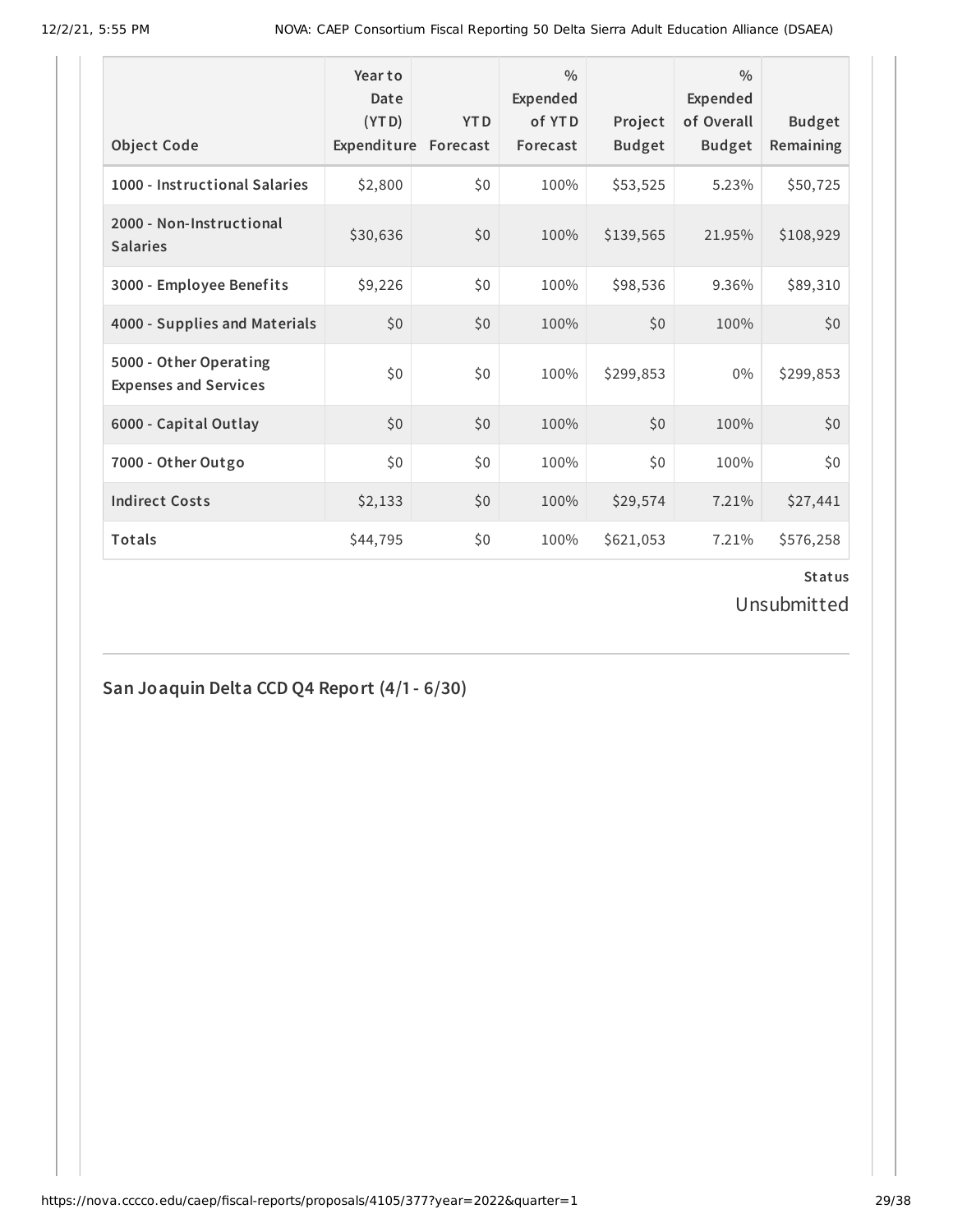| Object Code                                            | Year to<br>Date<br>(YTD)<br>Expenditure | <b>YTD</b><br>Forecast | $\frac{0}{0}$<br>Expended<br>of YTD<br>Forecast | Project<br><b>Budget</b> | $\frac{0}{0}$<br>Expended<br>of Overall<br><b>Budget</b> | <b>Budget</b><br>Remaining |  |  |
|--------------------------------------------------------|-----------------------------------------|------------------------|-------------------------------------------------|--------------------------|----------------------------------------------------------|----------------------------|--|--|
| 1000 - Instructional Salaries                          | \$2,800                                 | \$0                    | 100%                                            | \$53,525                 | 5.23%                                                    | \$50,725                   |  |  |
| 2000 - Non-Instructional<br><b>Salaries</b>            | \$30,636                                | \$0                    | 100%                                            | \$139,565                | 21.95%                                                   | \$108,929                  |  |  |
| 3000 - Employee Benefits                               | \$9,226                                 | \$0                    | 100%                                            | \$98,536                 | 9.36%                                                    | \$89,310                   |  |  |
| 4000 - Supplies and Materials                          | \$0                                     | \$0                    | 100%                                            | \$0                      | 100%                                                     | \$0                        |  |  |
| 5000 - Other Operating<br><b>Expenses and Services</b> | \$0                                     | \$0                    | 100%                                            | \$299,853                | 0%                                                       | \$299,853                  |  |  |
| 6000 - Capital Outlay                                  | \$0                                     | \$0                    | 100%                                            | \$0                      | 100%                                                     | \$0                        |  |  |
| 7000 - Other Outgo                                     | \$0                                     | \$0                    | 100%                                            | \$0                      | 100%                                                     | \$0                        |  |  |
| <b>Indirect Costs</b>                                  | \$2,133                                 | \$0                    | 100%                                            | \$29,574                 | 7.21%                                                    | \$27,441                   |  |  |
| Totals                                                 | \$44,795                                | \$0                    | 100%                                            | \$621,053                | 7.21%                                                    | \$576,258                  |  |  |
| <b>Status</b><br>Unsubmitted                           |                                         |                        |                                                 |                          |                                                          |                            |  |  |

# **Stockton Unified**

**Stockton Unified Q1 Report (7/1- 9/30)**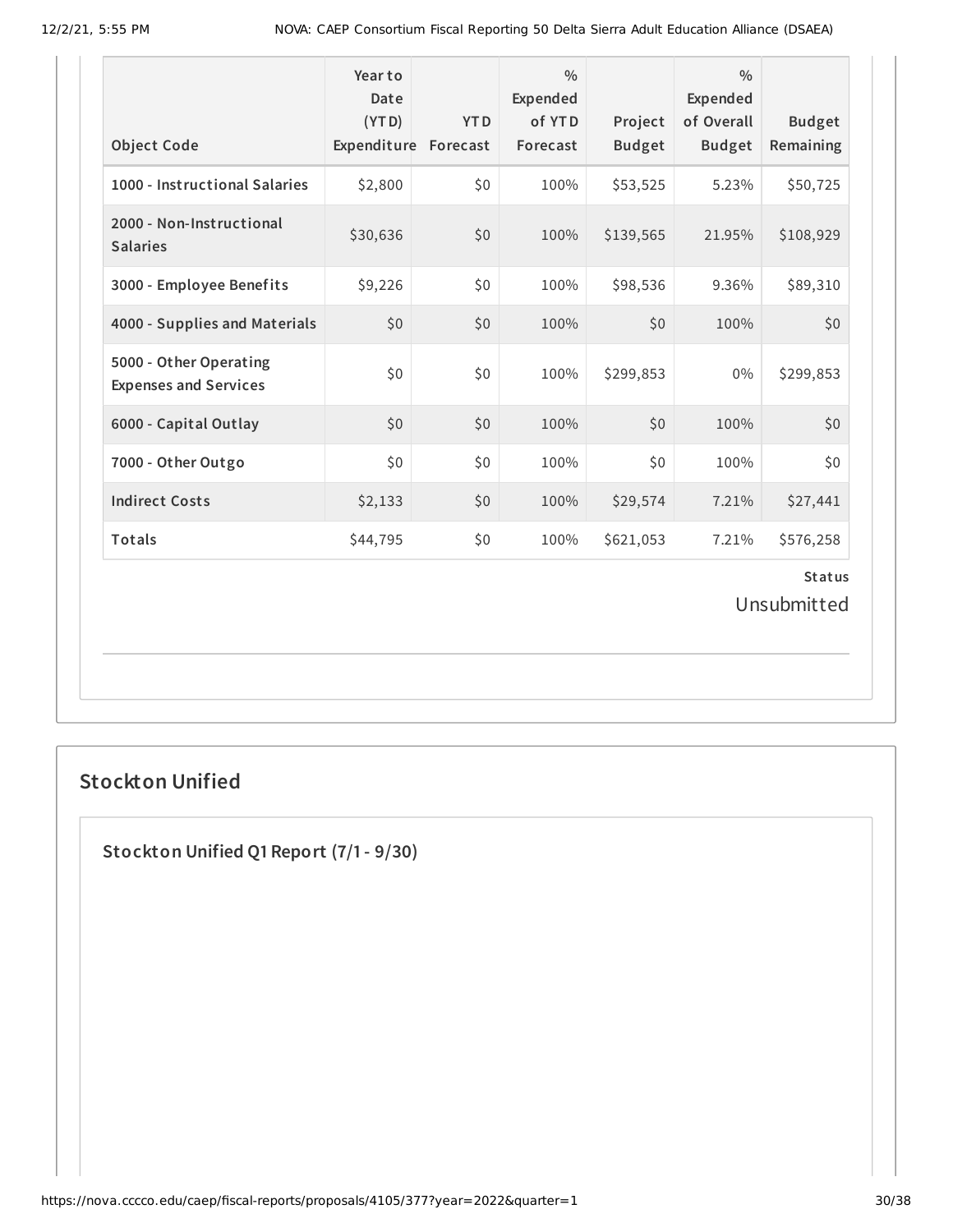| <b>Object Code</b>                                     | Year to<br>Date<br>(YTD)<br>Expenditure | <b>YTD</b><br>Forecast | $\frac{0}{0}$<br>Expended<br>of YTD<br>Forecast | Project<br><b>Budget</b> | $\frac{0}{0}$<br>Expended<br>of Overall<br><b>Budget</b> | <b>Budget</b><br>Remaining |
|--------------------------------------------------------|-----------------------------------------|------------------------|-------------------------------------------------|--------------------------|----------------------------------------------------------|----------------------------|
| 1000 - Instructional Salaries                          | \$515,973                               | \$0                    | 100%                                            | \$1,913,935              | 26.96%                                                   | \$1,397,962                |
| 2000 - Non-Instructional<br><b>Salaries</b>            | \$101,710                               | \$0                    | 100%                                            | \$409,445                | 24.84%                                                   | \$307,735                  |
| 3000 - Employee Benefits                               | \$279,253                               | \$0                    | 100%                                            | \$1,109,534              | 25.17%                                                   | \$830,281                  |
| 4000 - Supplies and Materials                          | \$2,149                                 | \$0                    | 100%                                            | \$104,181                | 2.06%                                                    | \$102,032                  |
| 5000 - Other Operating<br><b>Expenses and Services</b> | \$217,264                               | \$0                    | 100%                                            | \$1,022,045              | 21.26%                                                   | \$804,781                  |
| 6000 - Capital Outlay                                  | \$0                                     | \$0                    | 100%                                            | \$0                      | 100%                                                     | \$0                        |
| 7000 - Other Outgo                                     | \$0\$                                   | \$0                    | 100%                                            | \$0                      | 100%                                                     | \$0                        |
| <b>Indirect Costs</b>                                  | \$48,561                                | \$0                    | 100%                                            | \$228,000                | 21.3%                                                    | \$179,439                  |
| <b>Totals</b>                                          | \$1,164,910                             | \$0                    | 100%                                            | \$4,787,140              | 24.33%                                                   | \$3,622,230                |

Submitted

**Stockton Unified Q2 Report (10/1- 12/31)**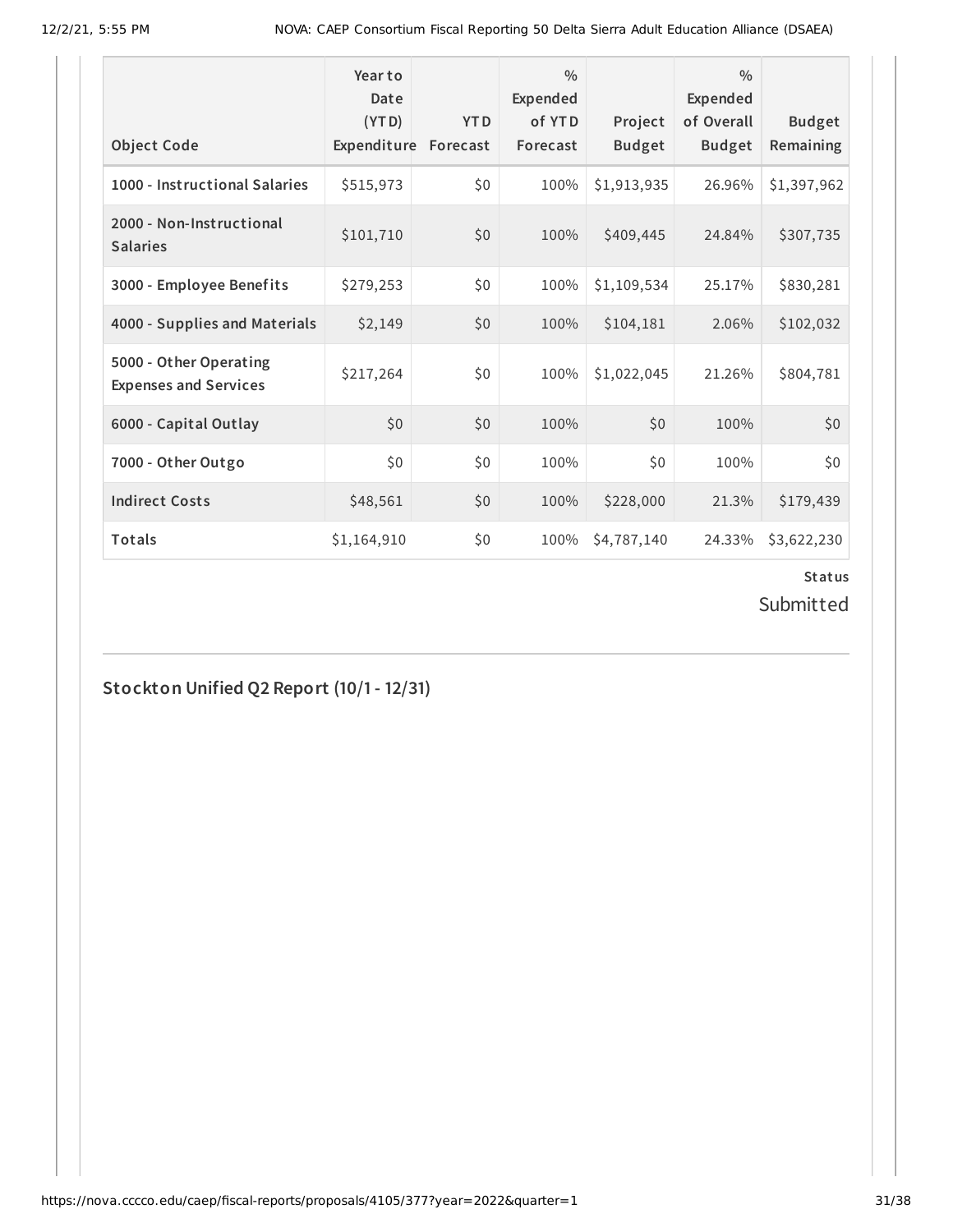| <b>Object Code</b>                                     | Year to<br>Date<br>(YTD)<br>Expenditure | <b>YTD</b><br>Forecast | $\frac{0}{0}$<br>Expended<br>of YTD<br>Forecast | Project<br><b>Budget</b> | $\frac{0}{0}$<br>Expended<br>of Overall<br><b>Budget</b> | <b>Budget</b><br>Remaining |
|--------------------------------------------------------|-----------------------------------------|------------------------|-------------------------------------------------|--------------------------|----------------------------------------------------------|----------------------------|
| 1000 - Instructional Salaries                          | \$515,973                               | \$0                    | 100%                                            | \$1,913,935              | 26.96%                                                   | \$1,397,962                |
| 2000 - Non-Instructional<br><b>Salaries</b>            | \$101,710                               | \$0                    | 100%                                            | \$409,445                | 24.84%                                                   | \$307,735                  |
| 3000 - Employee Benefits                               | \$279,253                               | \$0                    | 100%                                            | \$1,109,534              | 25.17%                                                   | \$830,281                  |
| 4000 - Supplies and Materials                          | \$2,149                                 | \$0                    | 100%                                            | \$104,181                | 2.06%                                                    | \$102,032                  |
| 5000 - Other Operating<br><b>Expenses and Services</b> | \$217,264                               | \$0                    | 100%                                            | \$1,022,045              | 21.26%                                                   | \$804,781                  |
| 6000 - Capital Outlay                                  | \$0                                     | \$0                    | 100%                                            | \$0                      | 100%                                                     | \$0                        |
| 7000 - Other Outgo                                     | \$0\$                                   | \$0                    | 100%                                            | \$0                      | 100%                                                     | \$0                        |
| <b>Indirect Costs</b>                                  | \$48,561                                | \$0                    | 100%                                            | \$228,000                | 21.3%                                                    | \$179,439                  |
| <b>Totals</b>                                          | \$1,164,910                             | \$0                    | 100%                                            | \$4,787,140              | 24.33%                                                   | \$3,622,230                |

Unsubmitted

**Stockton Unified Q3 Report (1/1- 3/31)**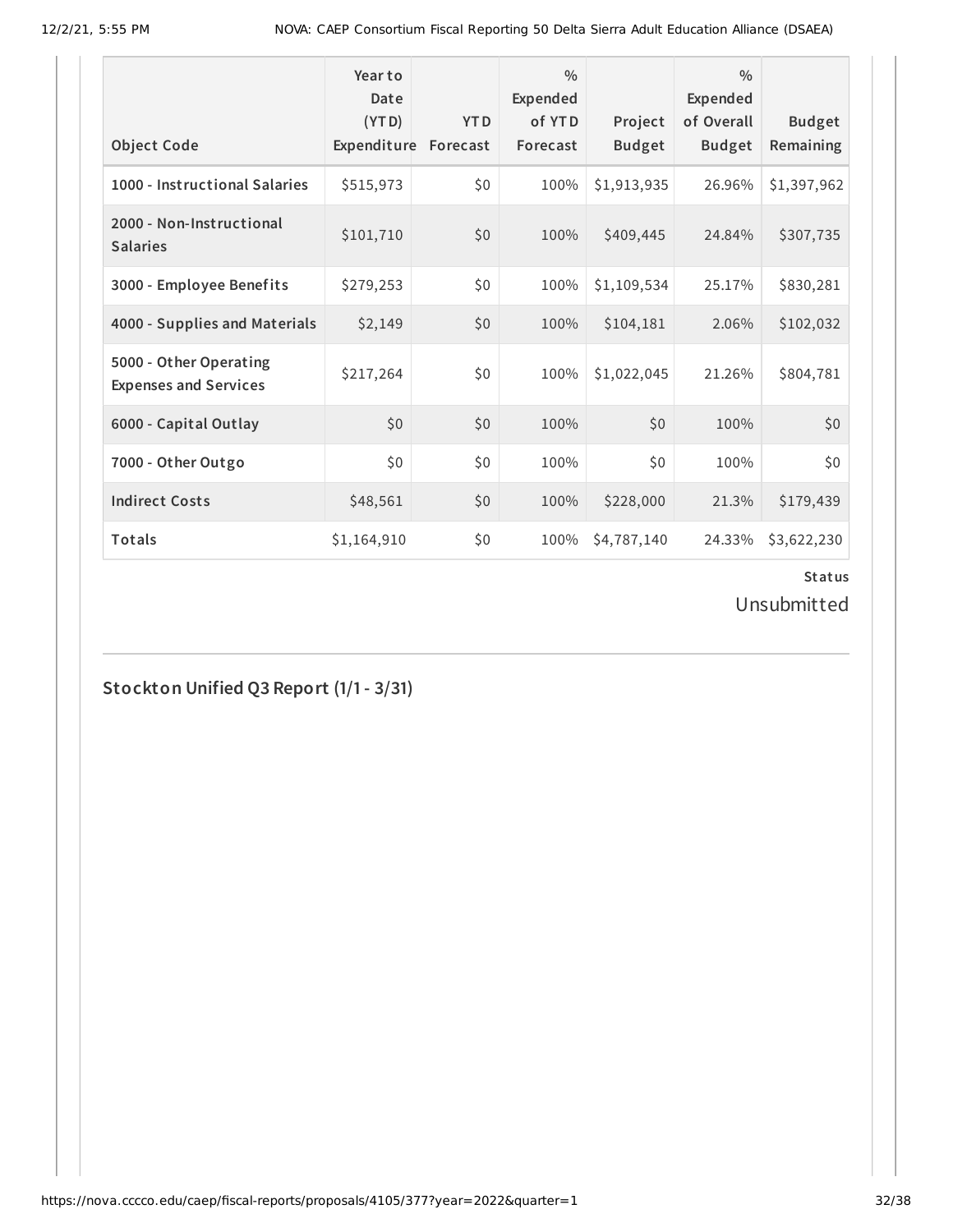| <b>Object Code</b>                                     | Year to<br>Date<br>(YTD)<br>Expenditure | <b>YTD</b><br>Forecast | $\frac{0}{0}$<br>Expended<br>of YTD<br>Forecast | Project<br><b>Budget</b> | $\frac{0}{0}$<br>Expended<br>of Overall<br><b>Budget</b> | <b>Budget</b><br>Remaining |
|--------------------------------------------------------|-----------------------------------------|------------------------|-------------------------------------------------|--------------------------|----------------------------------------------------------|----------------------------|
| 1000 - Instructional Salaries                          | \$515,973                               | \$0                    | 100%                                            | \$1,913,935              | 26.96%                                                   | \$1,397,962                |
| 2000 - Non-Instructional<br><b>Salaries</b>            | \$101,710                               | \$0                    | 100%                                            | \$409,445                | 24.84%                                                   | \$307,735                  |
| 3000 - Employee Benefits                               | \$279,253                               | \$0                    | 100%                                            | \$1,109,534              | 25.17%                                                   | \$830,281                  |
| 4000 - Supplies and Materials                          | \$2,149                                 | \$0                    | 100%                                            | \$104,181                | 2.06%                                                    | \$102,032                  |
| 5000 - Other Operating<br><b>Expenses and Services</b> | \$217,264                               | \$0                    | 100%                                            | \$1,022,045              | 21.26%                                                   | \$804,781                  |
| 6000 - Capital Outlay                                  | \$0                                     | \$0                    | 100%                                            | \$0                      | 100%                                                     | \$0                        |
| 7000 - Other Outgo                                     | \$0\$                                   | \$0                    | 100%                                            | \$0                      | 100%                                                     | \$0                        |
| <b>Indirect Costs</b>                                  | \$48,561                                | \$0                    | 100%                                            | \$228,000                | 21.3%                                                    | \$179,439                  |
| Totals                                                 | \$1,164,910                             | \$0                    | 100%                                            | \$4,787,140              | 24.33%                                                   | \$3,622,230                |

Unsubmitted

**Stockton Unified Q4 Report (4/1- 6/30)**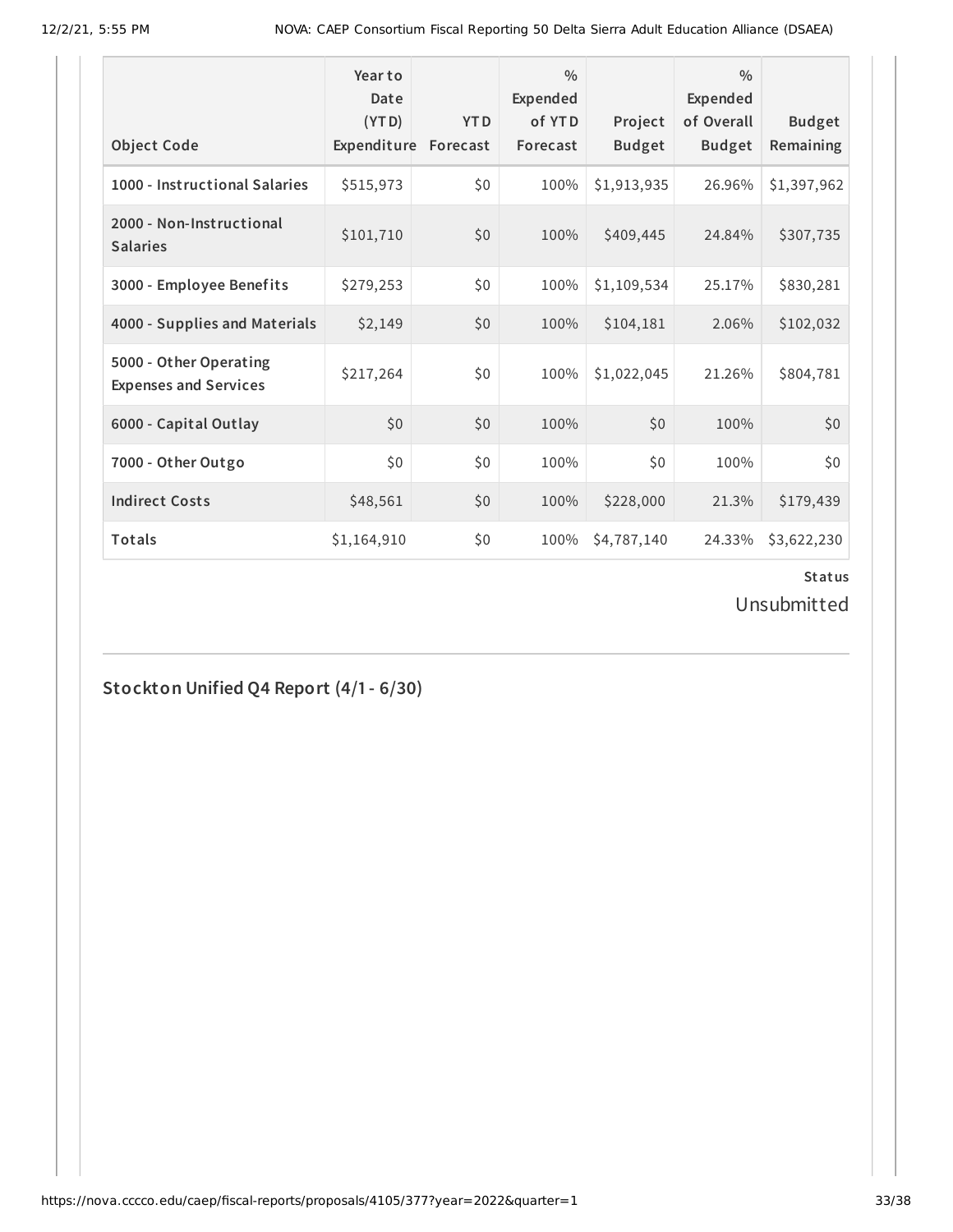| <b>Object Code</b>                                     | Year to<br>Date<br>(YTD)<br>Expenditure | <b>YTD</b><br>Forecast | $\frac{0}{0}$<br>Expended<br>of YTD<br>Forecast | Project<br><b>Budget</b> | 0/0<br><b>Expended</b><br>of Overall<br><b>Budget</b> | <b>Budget</b><br>Remaining |
|--------------------------------------------------------|-----------------------------------------|------------------------|-------------------------------------------------|--------------------------|-------------------------------------------------------|----------------------------|
| 1000 - Instructional Salaries                          | \$515,973                               | \$0                    | 100%                                            | \$1,913,935              | 26.96%                                                | \$1,397,962                |
| 2000 - Non-Instructional<br><b>Salaries</b>            | \$101,710                               | \$0                    | 100%                                            | \$409,445                | 24.84%                                                | \$307,735                  |
| 3000 - Employee Benefits                               | \$279,253                               | \$0\$                  | 100%                                            | \$1,109,534              | 25.17%                                                | \$830,281                  |
| 4000 - Supplies and Materials                          | \$2,149                                 | \$0                    | 100%                                            | \$104,181                | 2.06%                                                 | \$102,032                  |
| 5000 - Other Operating<br><b>Expenses and Services</b> | \$217,264                               | \$0                    | 100%                                            | \$1,022,045              | 21.26%                                                | \$804,781                  |
| 6000 - Capital Outlay                                  | \$0                                     | \$0                    | 100%                                            | \$0                      | 100%                                                  | \$0                        |
| 7000 - Other Outgo                                     | \$0                                     | \$0                    | 100%                                            | \$0                      | 100%                                                  | \$0                        |
| <b>Indirect Costs</b>                                  | \$48,561                                | \$0                    | 100%                                            | \$228,000                | 21.3%                                                 | \$179,439                  |
| Totals                                                 | \$1,164,910                             | \$0                    | 100%                                            | \$4,787,140              | 24.33%                                                | \$3,622,230                |
|                                                        |                                         |                        |                                                 |                          |                                                       | <b>Status</b>              |

Unsubmitted

# **Tracy Joint Unified**

**Tracy Joint Unified Q1 Report (7/1- 9/30)**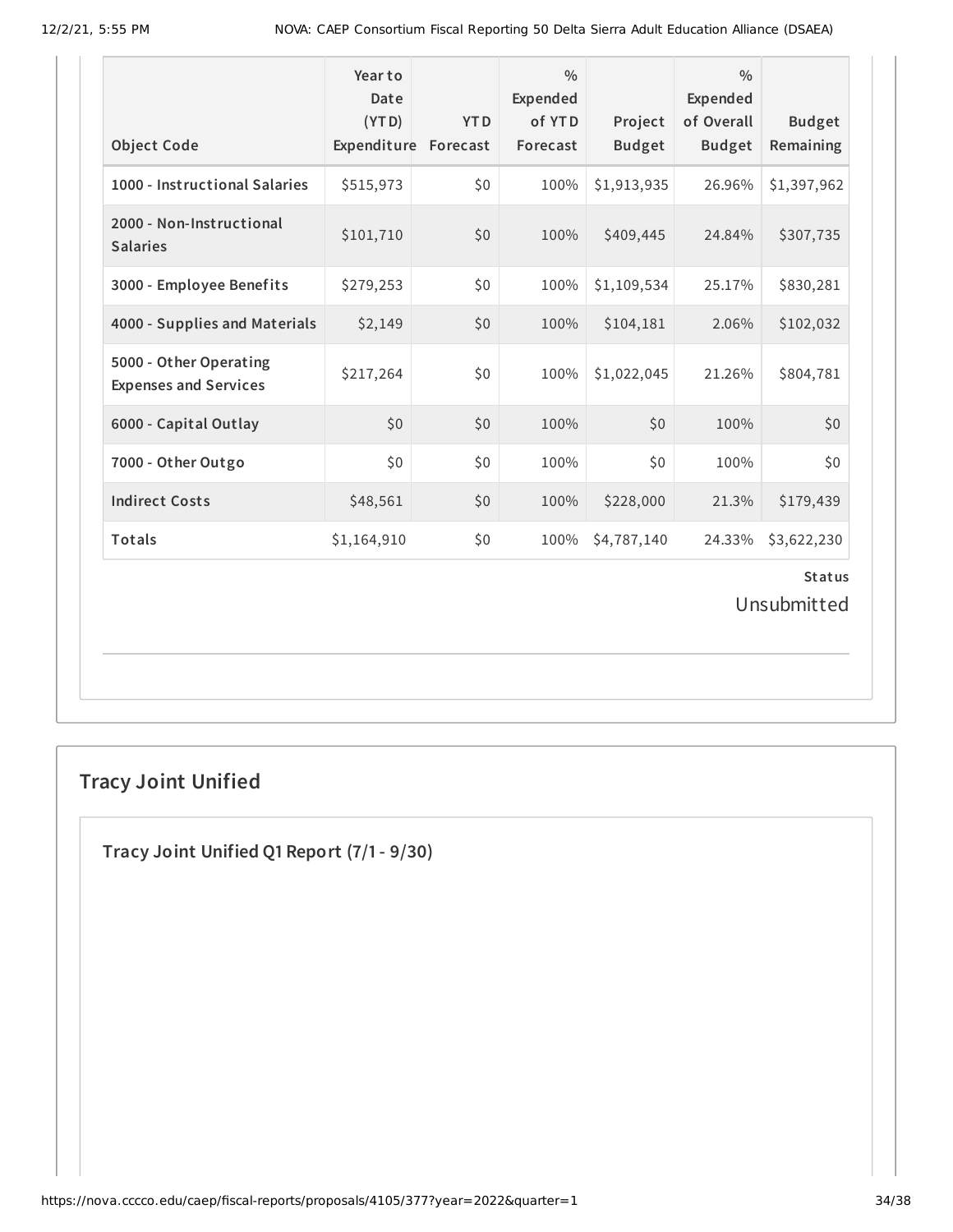| <b>Object Code</b>                                     | Year to<br>Date<br>(YTD)<br>Expenditure | <b>YTD</b><br>Forecast | $\frac{0}{0}$<br>Expended<br>of YTD<br>Forecast | Project<br><b>Budget</b> | $\frac{0}{0}$<br>Expended<br>of Overall<br><b>Budget</b> | <b>Budget</b><br>Remaining |
|--------------------------------------------------------|-----------------------------------------|------------------------|-------------------------------------------------|--------------------------|----------------------------------------------------------|----------------------------|
| 1000 - Instructional Salaries                          | \$84,817                                | \$0                    | 100%                                            | \$637,725                | 13.3%                                                    | \$552,908                  |
| 2000 - Non-Instructional<br><b>Salaries</b>            | \$36,769                                | \$0                    | 100%                                            | \$196,528                | 18.71%                                                   | \$159,759                  |
| 3000 - Employee Benefits                               | \$39,321                                | \$0                    | 100%                                            | \$248,528                | 15.82%                                                   | \$209,207                  |
| 4000 - Supplies and Materials                          | \$12,738                                | \$0                    | 100%                                            | \$396,107                | 3.22%                                                    | \$383,369                  |
| 5000 - Other Operating<br><b>Expenses and Services</b> | \$193                                   | \$0                    | 100%                                            | \$43,750                 | 0.44%                                                    | \$43,557                   |
| 6000 - Capital Outlay                                  | \$0                                     | \$0                    | 100%                                            | \$25,000                 | 0%                                                       | \$25,000                   |
| 7000 - Other Outgo                                     | \$0                                     | \$0                    | 100%                                            | \$0\$                    | 100%                                                     | \$0                        |
| <b>Indirect Costs</b>                                  | \$0                                     | \$0                    | 100%                                            | \$61,132                 | $0\%$                                                    | \$61,132                   |
| Totals                                                 | \$173,838                               | \$0                    | 100%                                            | \$1,608,770              | 10.81%                                                   | \$1,434,932                |

# **Corrective Action Plan**

Due to the teacher shortage in the State of California and the Nation, we were unable to hire a teacher for the open ESL position.

> **Status** Submitted

**Tracy Joint Unified Q2 Report (10/1- 12/31)**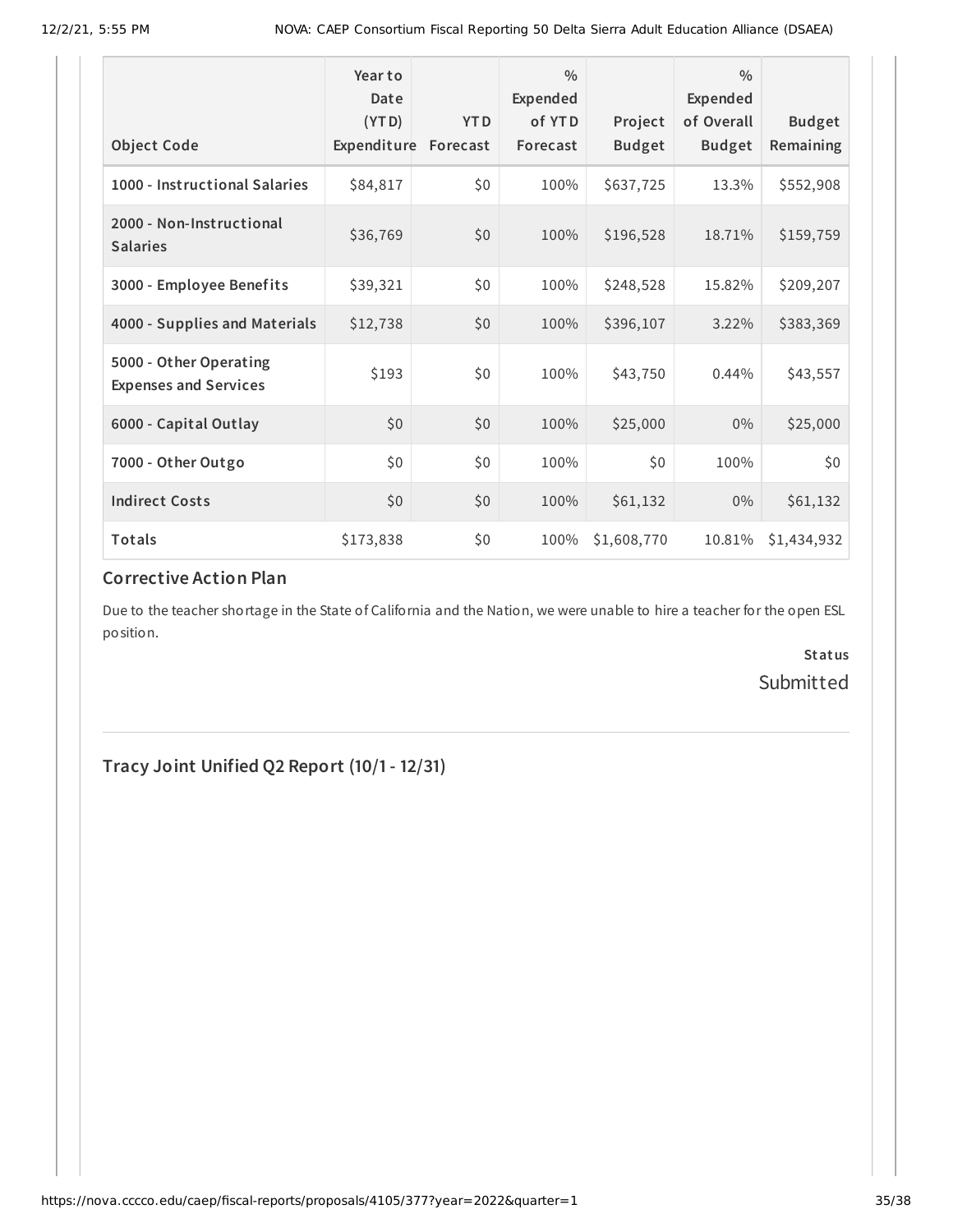| <b>Object Code</b>                                     | Year to<br>Date<br>(YTD)<br>Expenditure | <b>YTD</b><br>Forecast | $\frac{0}{0}$<br>Expended<br>of YTD<br>Forecast | Project<br><b>Budget</b> | $\frac{0}{0}$<br>Expended<br>of Overall<br><b>Budget</b> | <b>Budget</b><br>Remaining |
|--------------------------------------------------------|-----------------------------------------|------------------------|-------------------------------------------------|--------------------------|----------------------------------------------------------|----------------------------|
| 1000 - Instructional Salaries                          | \$84,817                                | \$0                    | 100%                                            | \$637,725                | 13.3%                                                    | \$552,908                  |
| 2000 - Non-Instructional<br><b>Salaries</b>            | \$36,769                                | \$0                    | 100%                                            | \$196,528                | 18.71%                                                   | \$159,759                  |
| 3000 - Employee Benefits                               | \$39,321                                | \$0                    | 100%                                            | \$248,528                | 15.82%                                                   | \$209,207                  |
| 4000 - Supplies and Materials                          | \$12,738                                | \$0                    | 100%                                            | \$396,107                | 3.22%                                                    | \$383,369                  |
| 5000 - Other Operating<br><b>Expenses and Services</b> | \$193                                   | \$0                    | 100%                                            | \$43,750                 | 0.44%                                                    | \$43,557                   |
| 6000 - Capital Outlay                                  | \$0                                     | \$0                    | 100%                                            | \$25,000                 | $0\%$                                                    | \$25,000                   |
| 7000 - Other Outgo                                     | \$0\$                                   | \$0                    | 100%                                            | \$0                      | 100%                                                     | \$0                        |
| <b>Indirect Costs</b>                                  | \$0                                     | \$0                    | 100%                                            | \$61,132                 | $0\%$                                                    | \$61,132                   |
| <b>Totals</b>                                          | \$173,838                               | \$0                    | 100%                                            | \$1,608,770              | 10.81%                                                   | \$1,434,932                |

Unsubmitted

**Tracy Joint Unified Q3 Report (1/1- 3/31)**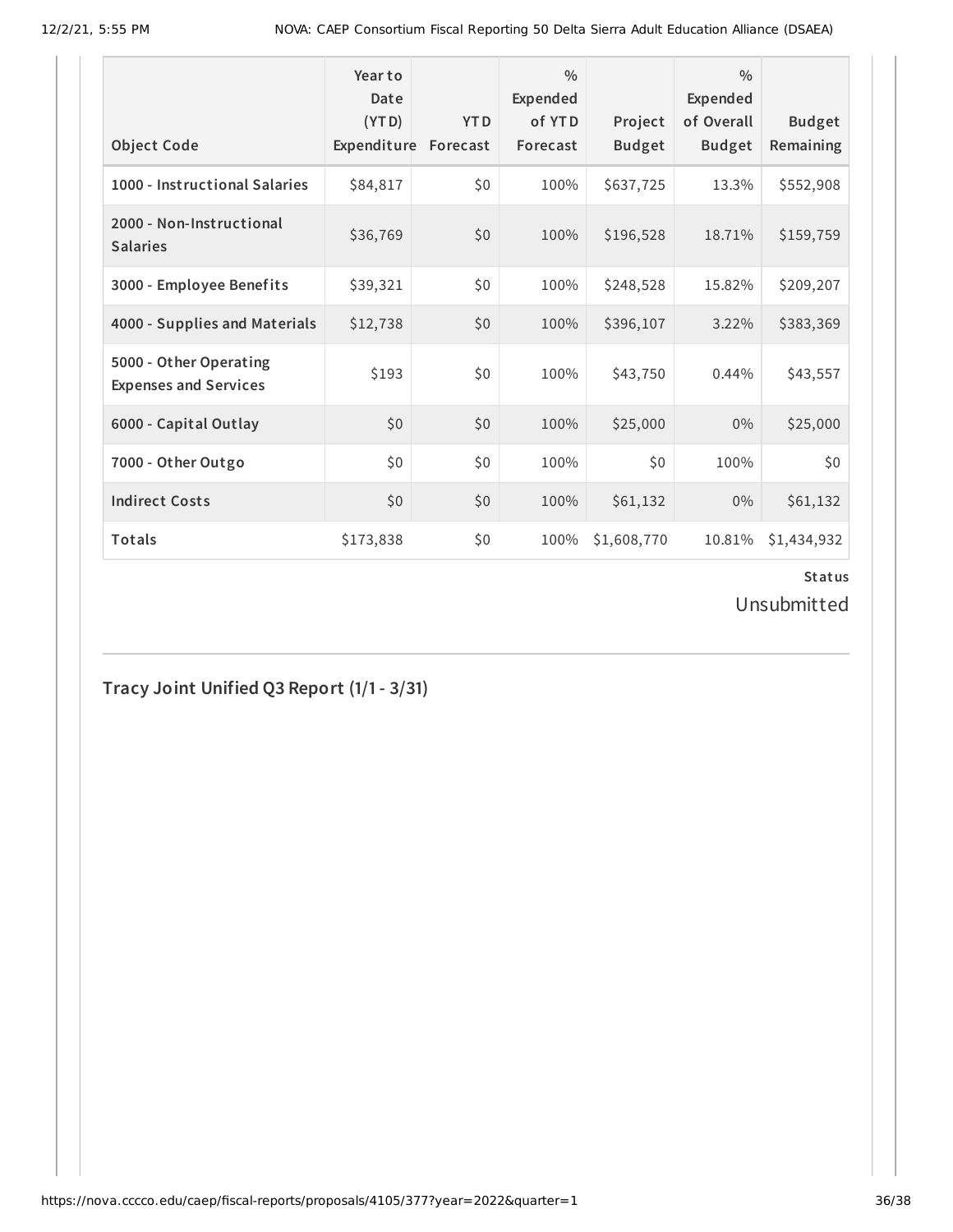| <b>Object Code</b>                                     | Year to<br>Date<br>(YTD)<br>Expenditure | <b>YTD</b><br>Forecast | $\frac{0}{0}$<br>Expended<br>of YTD<br>Forecast | Project<br><b>Budget</b> | $\frac{0}{0}$<br><b>Expended</b><br>of Overall<br><b>Budget</b> | <b>Budget</b><br>Remaining |
|--------------------------------------------------------|-----------------------------------------|------------------------|-------------------------------------------------|--------------------------|-----------------------------------------------------------------|----------------------------|
|                                                        |                                         |                        |                                                 |                          |                                                                 |                            |
| 1000 - Instructional Salaries                          | \$84,817                                | \$0                    | 100%                                            | \$637,725                | 13.3%                                                           | \$552,908                  |
| 2000 - Non-Instructional<br><b>Salaries</b>            | \$36,769                                | \$0                    | 100%                                            | \$196,528                | 18.71%                                                          | \$159,759                  |
| 3000 - Employee Benefits                               | \$39,321                                | \$0                    | 100%                                            | \$248,528                | 15.82%                                                          | \$209,207                  |
| 4000 - Supplies and Materials                          | \$12,738                                | \$0                    | 100%                                            | \$396,107                | 3.22%                                                           | \$383,369                  |
| 5000 - Other Operating<br><b>Expenses and Services</b> | \$193                                   | \$0                    | 100%                                            | \$43,750                 | 0.44%                                                           | \$43,557                   |
| 6000 - Capital Outlay                                  | \$0                                     | \$0                    | 100%                                            | \$25,000                 | $0\%$                                                           | \$25,000                   |
| 7000 - Other Outgo                                     | \$0\$                                   | \$0                    | 100%                                            | \$0                      | 100%                                                            | \$0                        |
| <b>Indirect Costs</b>                                  | \$0                                     | \$0                    | 100%                                            | \$61,132                 | $0\%$                                                           | \$61,132                   |
| <b>Totals</b>                                          | \$173,838                               | \$0                    | 100%                                            | \$1,608,770              | 10.81%                                                          | \$1,434,932                |

Unsubmitted

**Tracy Joint Unified Q4 Report (4/1- 6/30)**